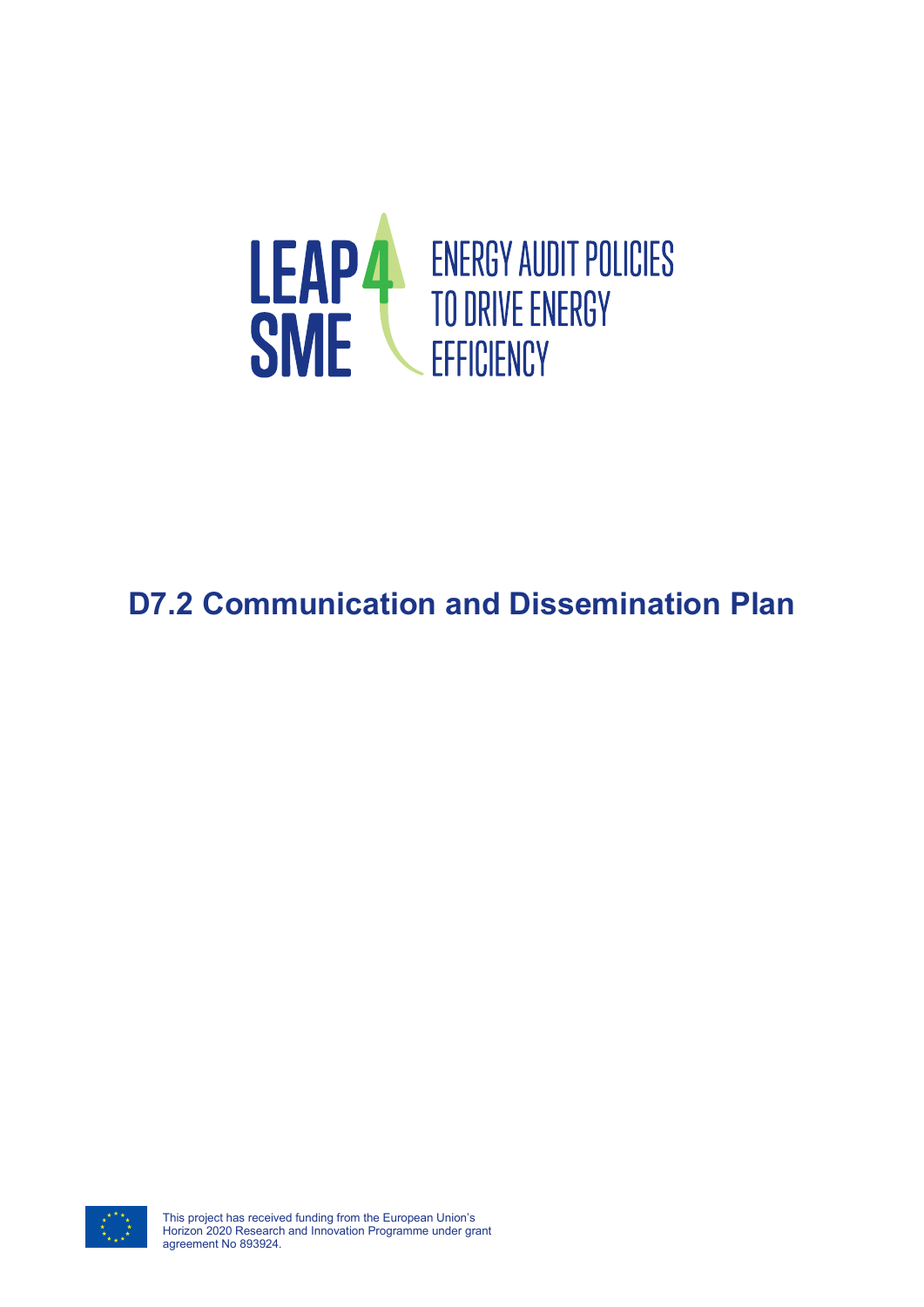

| <b>DELIVERABLE 7.2</b>                                | <b>COMMUNICATION AND DISSEMINATION</b> |
|-------------------------------------------------------|----------------------------------------|
|                                                       | <b>PLAN</b>                            |
| <b>Related Work Package</b>                           | WP7 - Communication and Dissemination  |
| Deliverable Lead                                      | <b>REVOLVE</b>                         |
| Author(s)                                             | Danielle Kutka, REVOLVE                |
|                                                       | Josh Franklin-Mann, REVOLVE            |
| Contact                                               | media@leap4sme.eu                      |
| Grant Agreement Number / Funding body                 | 893924 / Horizon 2020 Research and     |
|                                                       | <b>Innovation Programme</b>            |
| Start date / Project Duration                         | 1 SEP 2020 / 36 months                 |
| Type of Deliverable (R, DEM, DEC, Other) <sup>1</sup> | R                                      |
| Dissemination Level (PU, CO, CI) <sup>2</sup>         | PU                                     |
| Date of Last Update                                   | 30 November 2020                       |
| <b>Project Website</b>                                | www.leap4sme.eu                        |

| <b>REVISION NO</b> | <b>DATE</b> | <b>DESCRIPTION</b> | <b>AUTHOR(S)</b> |
|--------------------|-------------|--------------------|------------------|
|                    | 30 NOV 2020 | M3 FINAL           | <b>REVOLVE</b>   |

*This document reflects only the authors' views. The Executive Agency for Small and Medium-sized Enterprises (EASME) is not responsible for any use that may be made of the information it contains.*

<span id="page-1-1"></span><sup>2</sup> **PU**=Public, **CO**=Confidential, only for members of the consortium (including the Commission Services), **CI**=Classified



<span id="page-1-0"></span><sup>1</sup> **R**=Document, report; **DEM**=Demonstrator, pilot, prototype; **DEC**=website, patent fillings, videos, etc.; **OTHER**=other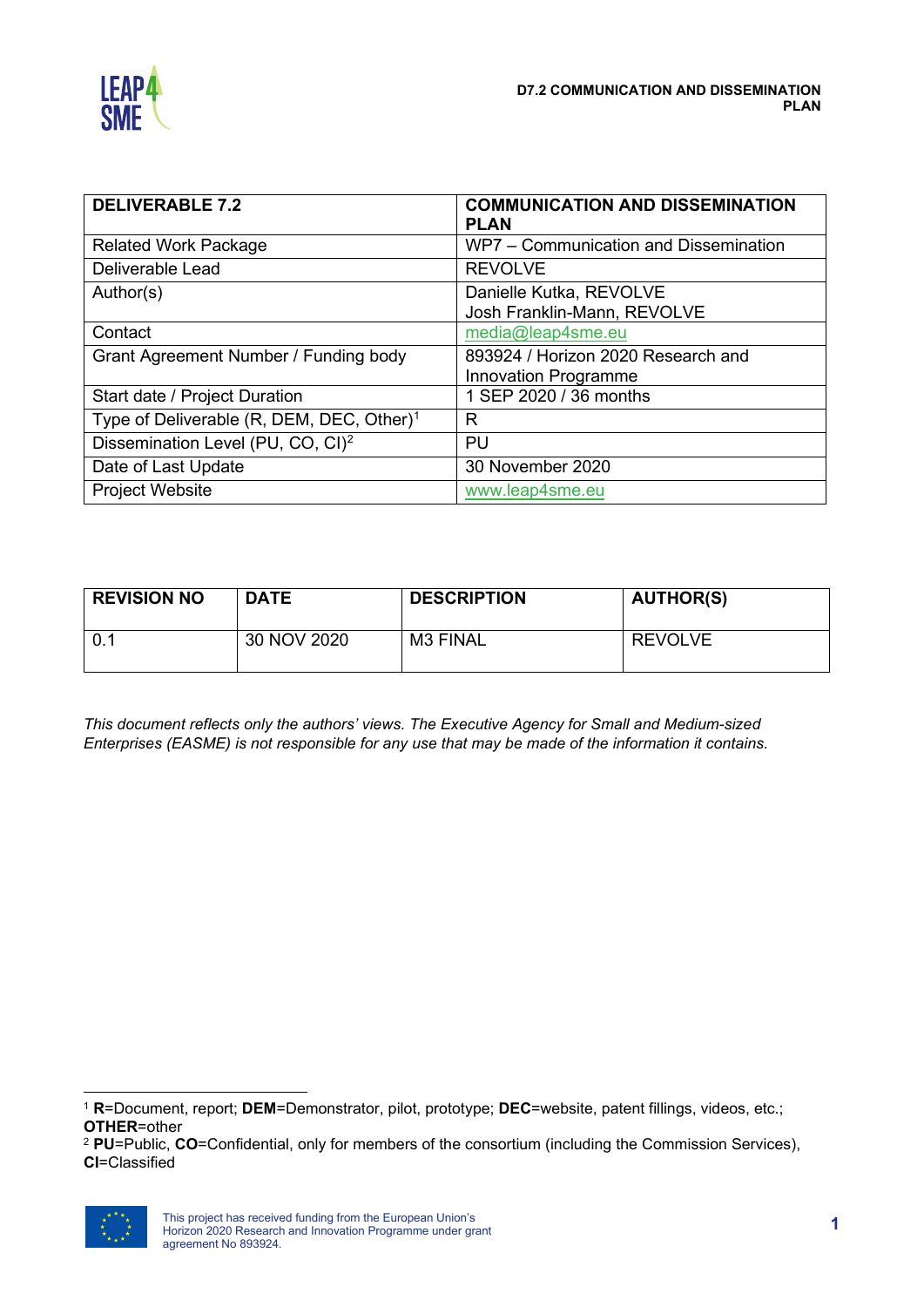

# **Table of Contents**

| COMMON DISSEMINATION AND COLLABORATION WITH RELATED EU-PROJECTS AND INITIATIVES  25 |  |
|-------------------------------------------------------------------------------------|--|
|                                                                                     |  |
|                                                                                     |  |
|                                                                                     |  |
|                                                                                     |  |

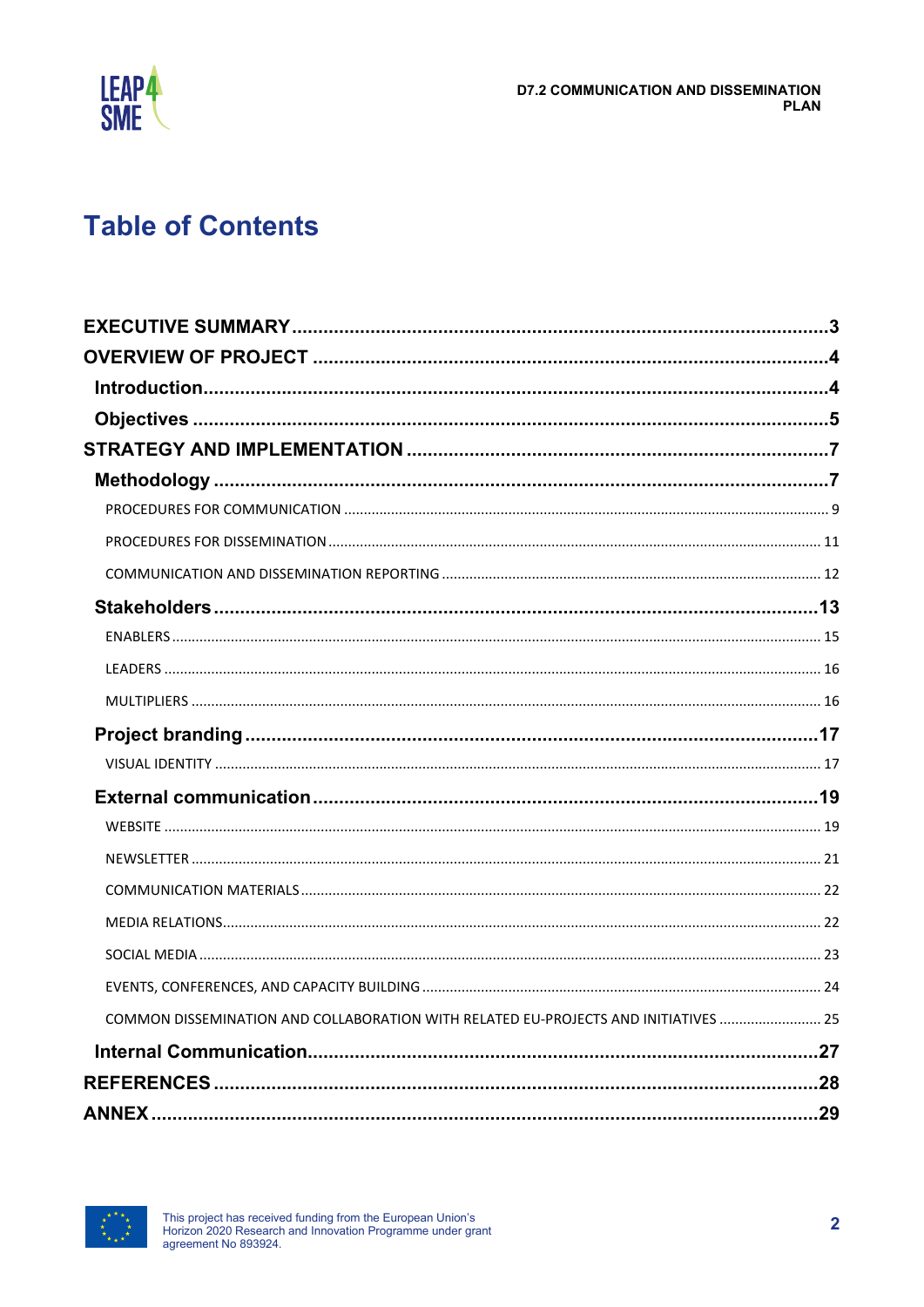

# <span id="page-3-0"></span>**Executive Summary**

Communication and dissemination are a core part of the LEAP4SME project to ensure that project activities, resources and results are communicated to the relevant stakeholders in a clear, consistent, and effective manner. To outline the aim and strategy of the LEAP4SME project, the Communication and Dissemination Plan (D7.2) will identify the key objectives for communicating and disseminating the LEAP4SME project and the means through which stakeholders will be targeted and engaged to maximise opportunities for the exploitation of project results at national and European level.

This document will serve as a reference for project partners when conducting LEAP4SME communication and dissemination activities. Delivered in M3, D7.2 will be updated on an annual basis throughout the project (M12, M24, M26) and will include an annual impact report as an annex to track and measure the impact of specific communication metrics or key performance indicators (KPIs).

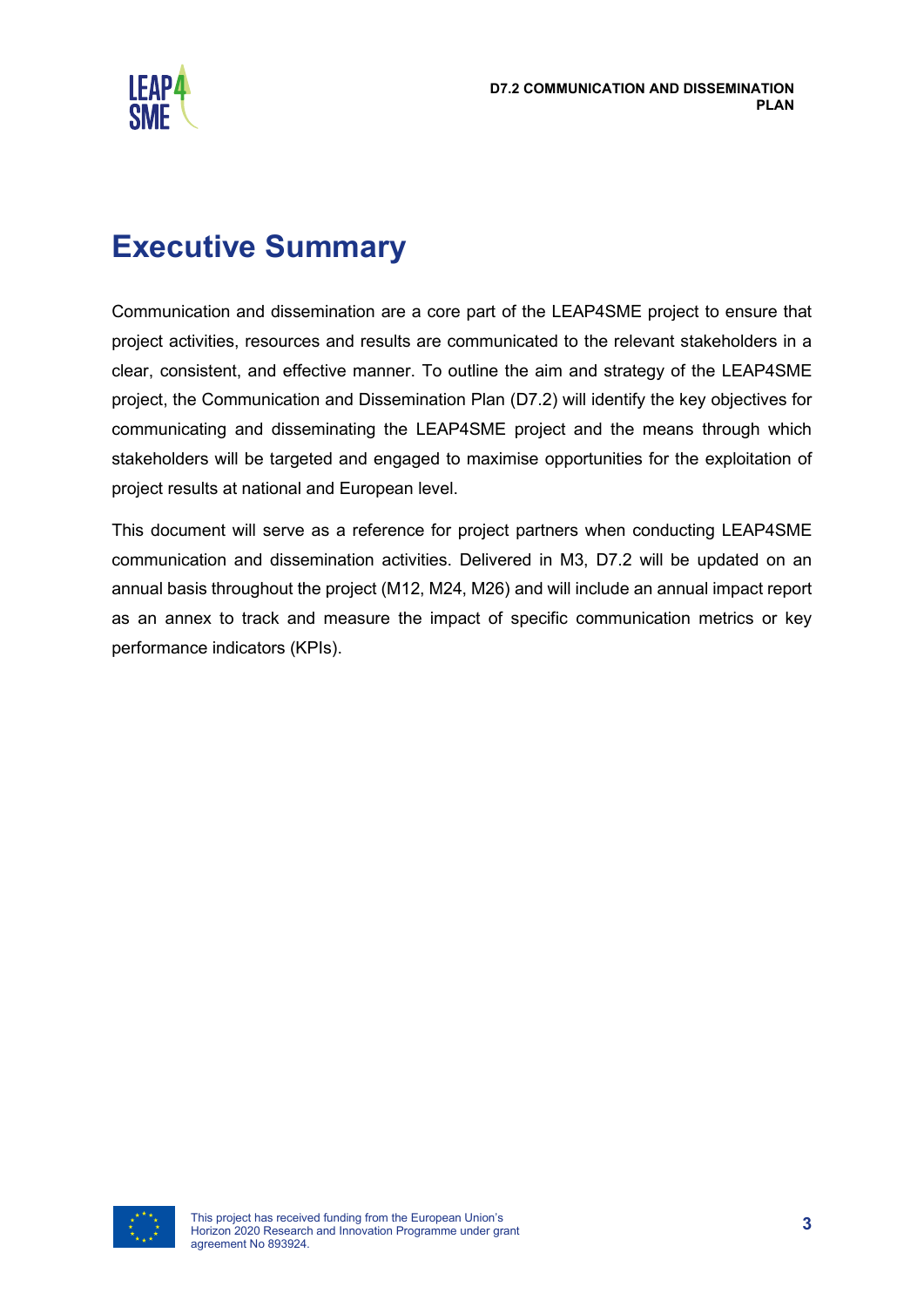

# <span id="page-4-0"></span>**Overview of project**

Coordinated by ENEA, LEAP4SME aims to support Member States in establishing or improving effective policies for SMEs to undergo energy audits and implement costeffective, recommended energy-saving measures by identifying the barriers for unlocking energy efficiency measures, mobilising private stakeholders, and proposing effective solutions to realise both energy and non-energy benefits.

LEAP4SME is a three-year Coordination and Support Action (CSA) whose consortium includes nine European National Energy Agencies and a communication partner to conduct research analysis and stakeholder involvement in nine countries – providing massive potential for energy efficiency in small and medium-sized enterprises (SMEs). 

## <span id="page-4-1"></span>**Introduction**

Communication and dissemination of LEAP4SME activities, resources, and project outcomes are key to ensuring that the relevant stakeholders are effectively reached and engaged to achieve the project's objectives. This deliverable presents the methodology of the LEAP4SME Communication and Dissemination plan, a preliminary review of the key stakeholders of the project, as well as the relevant channels, tools, and messaging to be deployed for reaching these audiences.

A key challenge for the project includes communicating with stakeholders, both to inform them about project aims, activities and achievements, and to receive feedback and validation on outcomes. To this end, the project will address stakeholders throughout the duration in order to engage them in dialogue to ultimately affect policy and increase the implementation of energy audit policies on both national and European scale to accelerate Europe's move towards greater energy efficiency to help achieve the targets set out in the European Green Deal.

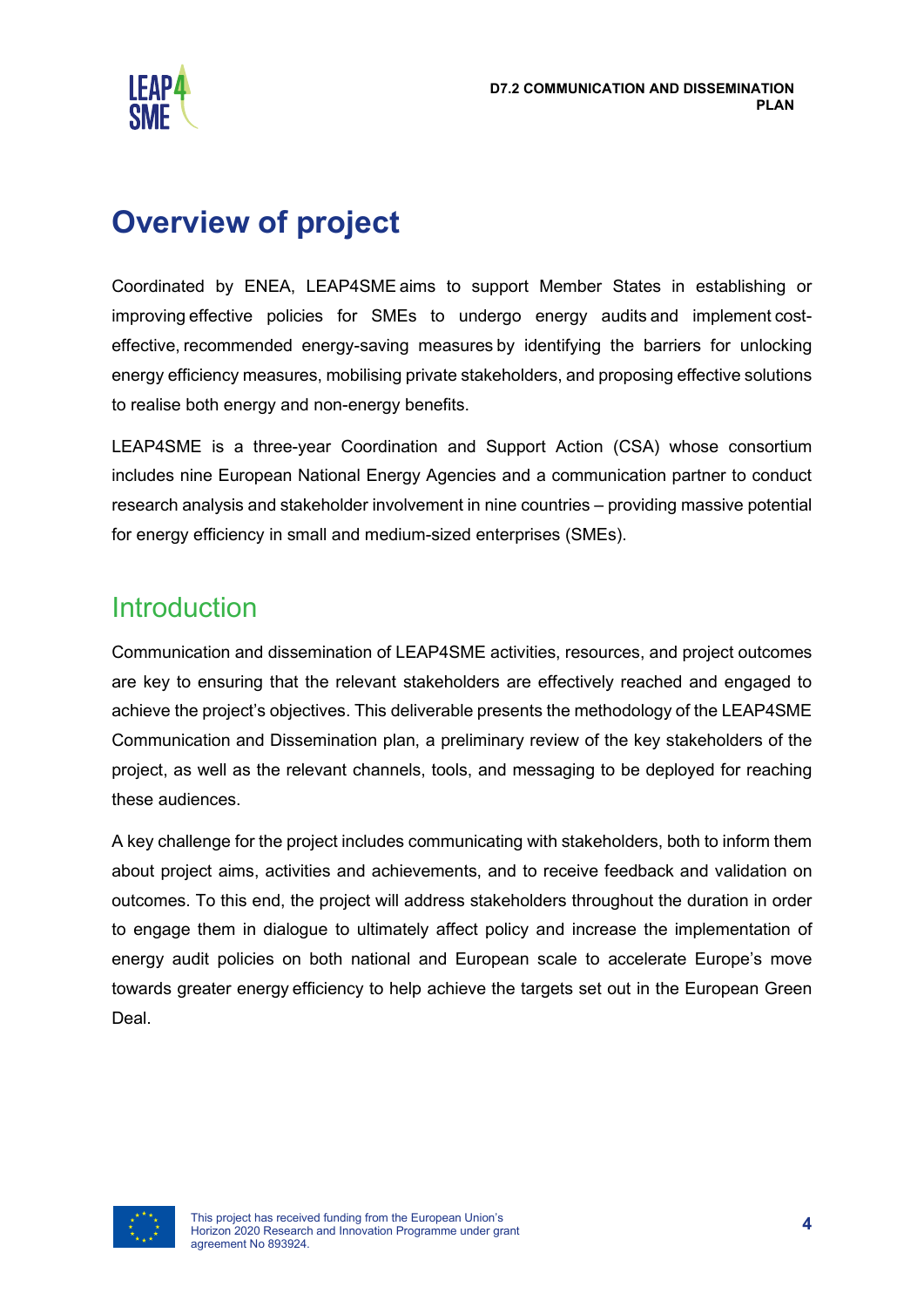

## <span id="page-5-0"></span>**Objectives**

The main aim of WP7 'Communication and Dissemination' is to communicate the added value of the LEAP4SME project and to ensure the effective dissemination of its results to all key stakeholders. In order to achieve this, the Communication and Dissemination plan (D7.2) sets out the strategy to deliver project activities, engage stakeholders in formulating project findings, and ensure their outcomes are exploited – requiring strategies for both internal and external communication.

The plan provides a clear overview on how all communication channels, activities, and tools work together to address and engage the relevant stakeholder groups (see Table 3). WP7 encompasses all other WPs aside from WP1 Project Management (see Figure 1).



*Figure 1 Work Package Structure*

Although the content of the deliverable is explicitly related to WP7, the plan requires the full cooperation and active participation of the coordinator, work package leaders, and all project partners.

The specific objectives of WP7 forming the basis for the communication strategy are:

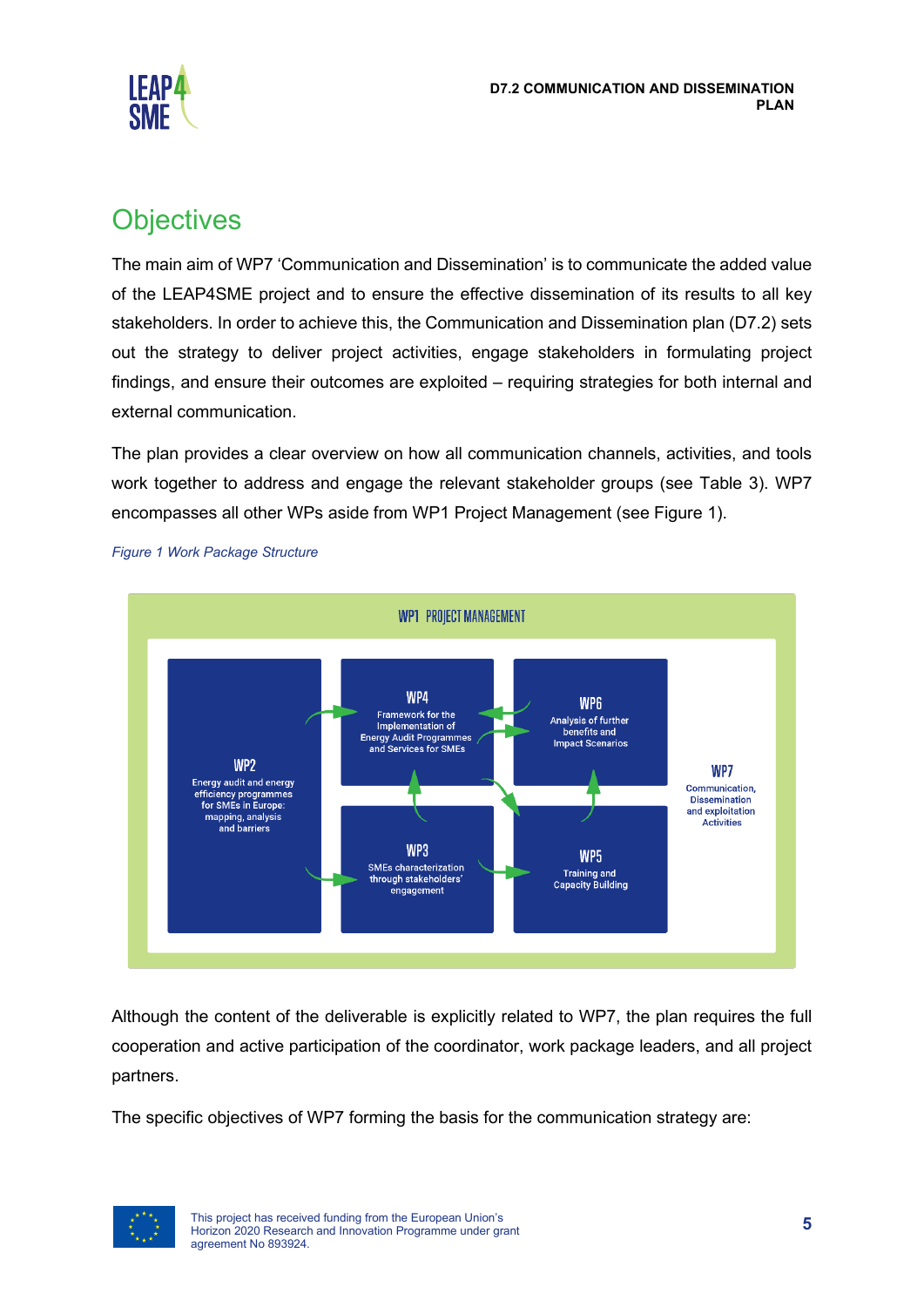

- Provide an online platform and communication tools for the effective communication, dissemination and engagement of key stakeholders based on the strategic communication plan with the aim of affecting policy, research, market and practice.
- Communicate the project's work, main activities and findings through appropriate channels and tools including leaflets, infographics, videos, e-newsletters, social media, and policy briefs.
- Support partners in communicating and disseminating their work and to create consistency between the various local dissemination and communication activities by identifying, engaging, and influencing all targeted key stakeholder groups: policy makers, businesses, SMEs, education and research institutions, trade associations and the general public at EU, national and local levels.
- Create preliminary awareness about the project and to coordinate the set of dissemination actions that will be realised by the whole consortium in order to drive the project to a Europe-wide dissemination. Stakeholders, energy community and policy makers will be informed of the important contribution the project will offer to reach H2020 goals towards a low carbon and efficient European energy system.
- Develop a set of tools and techniques that will be used to carry out diverse and novel activities and to cocreate compelling events and workshops that live-up to the scope of the project and the challenging it tackles.
- Amplify dissemination and exploitation potential by coordinating media relations at EUlevel and supporting efforts at national level through partner national media contacts.

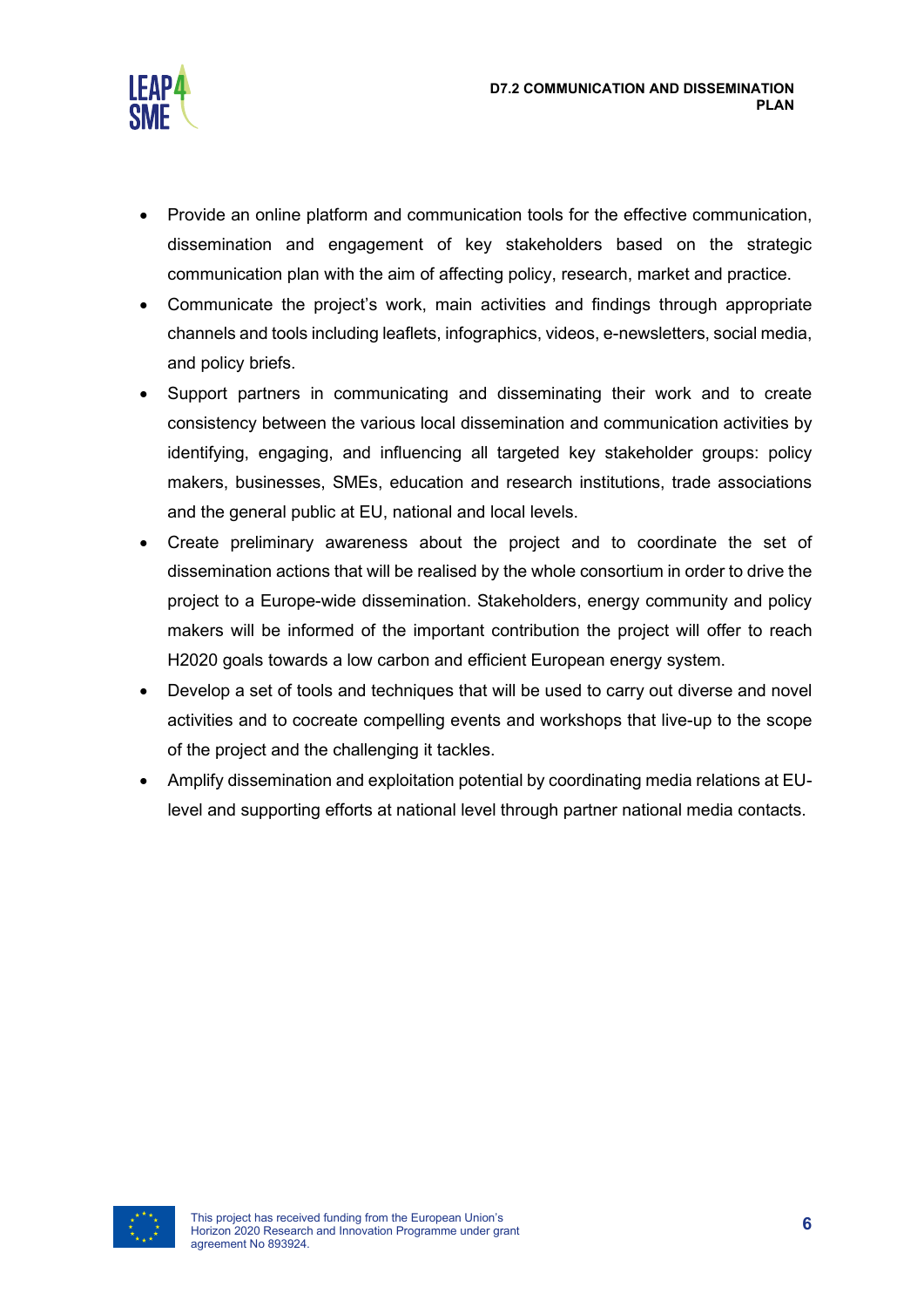

# <span id="page-7-0"></span>**Strategy and Implementation**

## <span id="page-7-1"></span>Methodology

REVOLVE is the leader of WP7 Communication and Dissemination and will coordinate the implementation of these activities. REVOLVE leads Task 7.1 Visual Identity Guidelines & Strategic Communication Plan, Task 7.2 Project website & Communication Material Templates, Task 7.3 Workshops & Conferences (with ENEA), Task 7.4 Media relations and outreach, and Task 7.5 Final conference (with ENEA).

REVOLVE is responsible for producing communication material such as press releases, general project presentations, leaflets, infographics, website content, project posters, event banners and similar communication materials. The tasks of REVOLVE within WP7 are:

- Manage the project website integrating all relevant elements from all work packages and serving as the public platform for all stakeholders to learn about the added-value of LEAP4SME.
- Develop communication materials and a communications kit homogenising the materials being deployed – ensuring LEAP4SME is communicated in a consistent and coherent manner and in different languages.
- Identify external events where LEAP4SME would bring added value, as well as supporting international training workshops and conferences with branded materials, social media coverage and highlight videos.
- Lead relations with EU and national media to ensure LEAP4SME is published in relevant publications and media outlets.
- Support the organisation of a final conference coordinating the livestreaming of the event.

The deliverables and milestones of the project ensure that progress and objectives of WP7 are being met in a timely and efficient manner.

The deliverables for the Dissemination and Communication of the LEAP4SME project are:

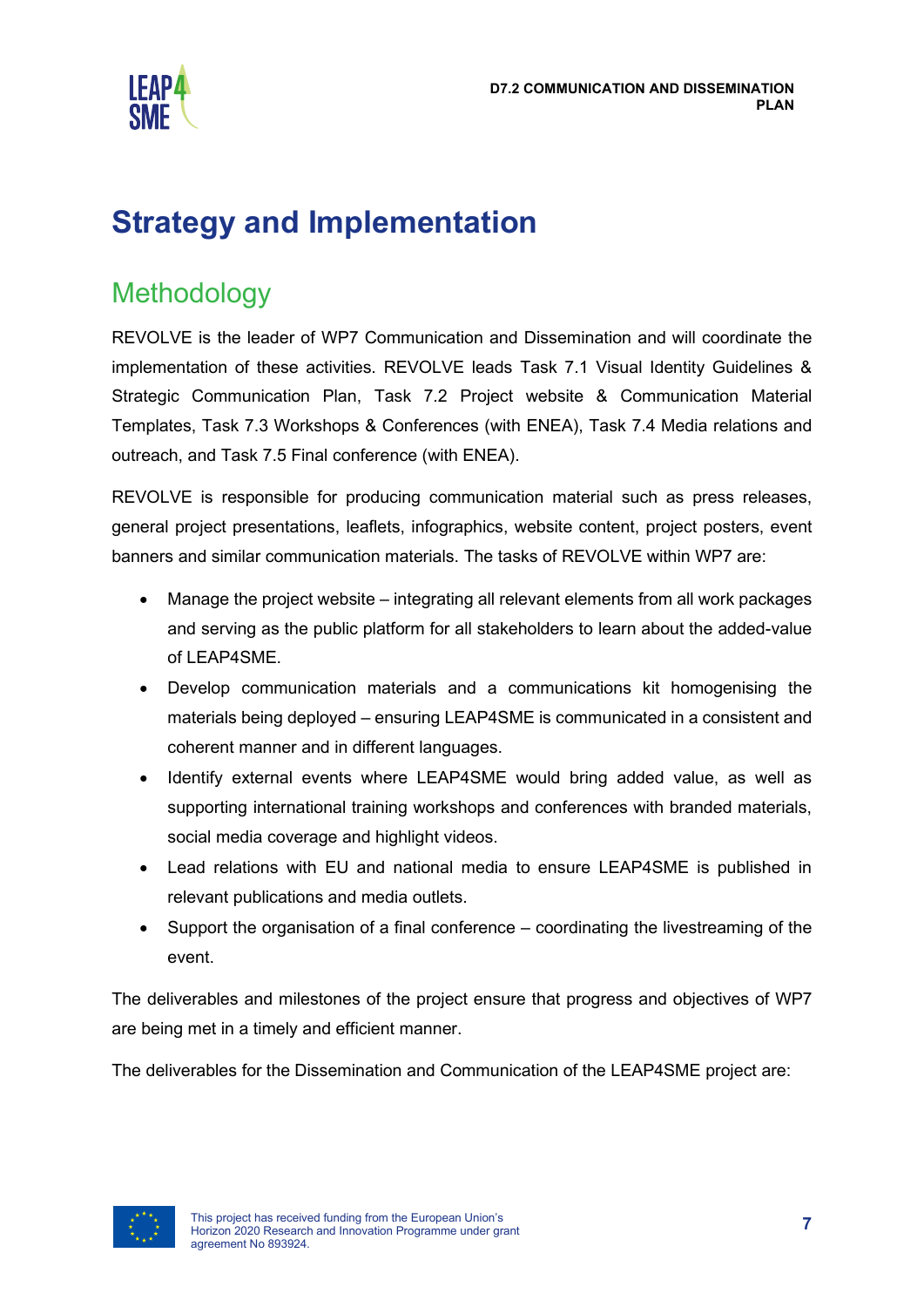

#### *Table 1 WP7 Deliverables*

| <b>Deliverable</b> | <b>Title</b>                               | <b>Month</b> | <b>Due Date</b> |
|--------------------|--------------------------------------------|--------------|-----------------|
| D7.1               | <b>Project Website and Visual Identity</b> | $M1-M3$      | Nov-2020        |
| D7.2               | <b>Communication/ Dissemination Plan</b>   | $M1-M3$      | Nov-2020        |
| D7.3               | Final Conference proceedings and           | M36          | Aug-2023        |
|                    | press release                              |              |                 |

The milestones for the Dissemination and Communication of the LEAP4SME project are:

#### *Table 2 WP7 Milestones*

| <b>MS/No</b> | <b>Title</b>                                                                                                         | <b>Month</b>    | <b>Verification Means</b>                                                                                                                                                                                                                              |
|--------------|----------------------------------------------------------------------------------------------------------------------|-----------------|--------------------------------------------------------------------------------------------------------------------------------------------------------------------------------------------------------------------------------------------------------|
| MS8          | Dissemination,<br>Communication and<br><b>Exploitation plan</b><br>review based on the<br>first 12 months<br>results | M <sub>12</sub> | The milestone is positioned when 1/3 third of<br>WP7 activities will have been carried out.<br>The milestone accomplishment will be<br>verified through amendments and recorded<br>adjustments to the initial Dissemination and<br>Communication plan. |
| MS9          | Final conference<br>and impact report                                                                                | M36             | The milestone is positioned when WP7<br>activities will have been completed. The<br>milestone accomplishment will be verified<br>through final conference proceedings,<br>website updates, media coverage and final<br>report.                         |

While led by REVOLVE, all partners are involved in the activities of WP7 and responsible for the successful dissemination of LEAP4SME.

This strategy will be available to all project partners for guidance. It has been developed with reference *[Communicating EU Research & Innovation: Guidance for Project Participants](https://ec.europa.eu/research/participants/data/ref/h2020/other/gm/h2020-guide-comm_en.pdf)  [\(European Commission, 2014\)](https://ec.europa.eu/research/participants/data/ref/h2020/other/gm/h2020-guide-comm_en.pdf)* while communication and dissemination pertaining to policy recommendations will be informed by *[Communicating research for evidence-based](https://op.europa.eu/en/publication-detail/-/publication/579cb7ba-821f-4967-b3a2-d87556a0bcfe)  [policymaking. A practical guide for researchers in socio-economic sciences and humanities](https://op.europa.eu/en/publication-detail/-/publication/579cb7ba-821f-4967-b3a2-d87556a0bcfe)  [\(European Commission, 2011\)](https://op.europa.eu/en/publication-detail/-/publication/579cb7ba-821f-4967-b3a2-d87556a0bcfe)*.

The working language of this project is English. For purposes of consistency, we recommend adherence to British English spelling conventions where possible. In order to avoid unnecessary editorial work at later stages, we recommend reading/scanning the guidelines in the [EC DG Translation English Language Style Guide.](https://ec.europa.eu/info/sites/info/files/styleguide_english_dgt_en.pdf) Partners are welcomed and encouraged to promote the project in their respective languages, bearing this in mind.

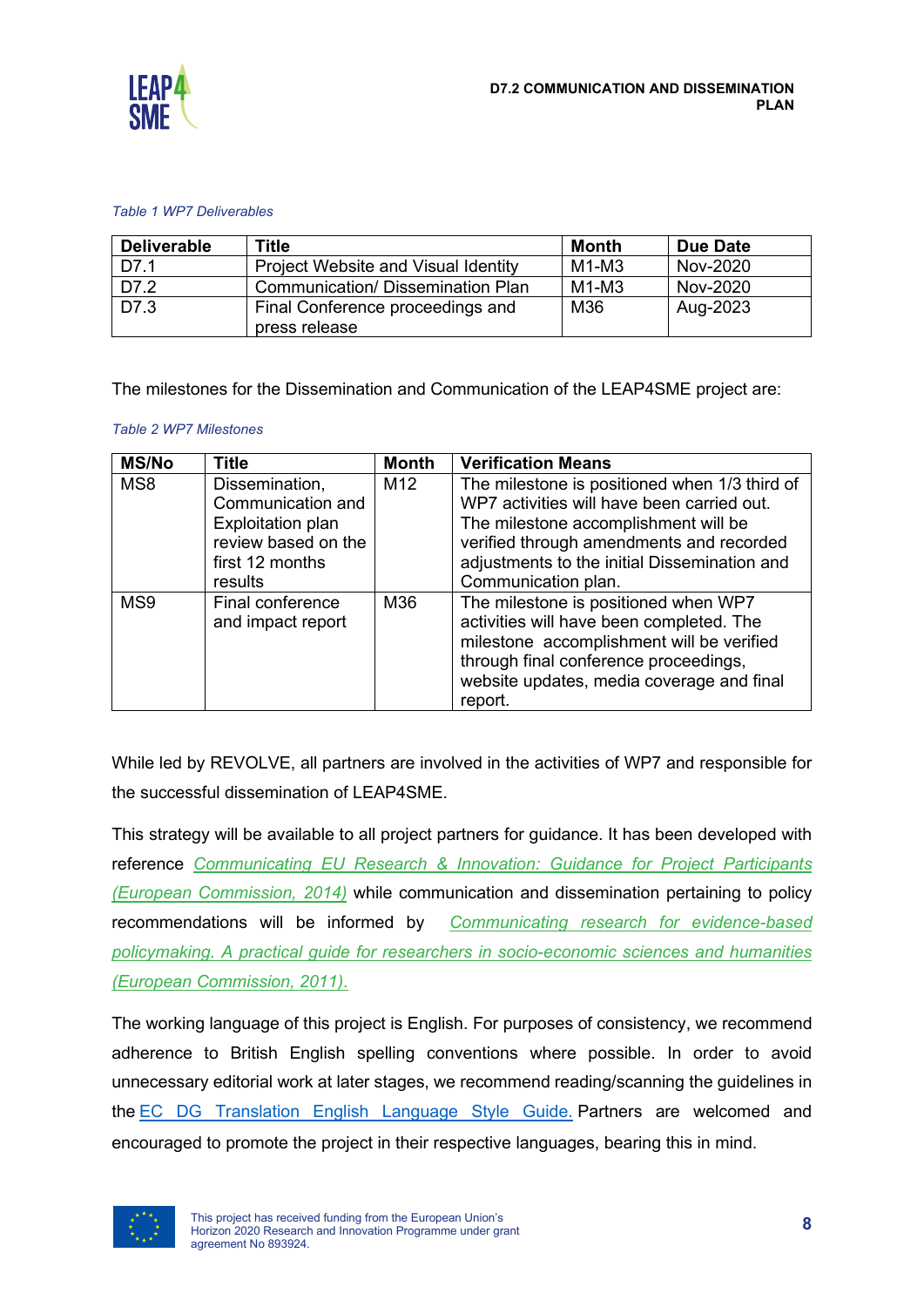

The Communication and Dissemination plan represents the guide for partners towards the related activities and outlines the appropriate channels and materials.

## <span id="page-9-0"></span>Procedures for Communication

Article 38 of the Grant Agreement outlines the obligations on communications. Any promotion/communication material of LEAP4SME is to include the following emblem and disclaimer:



#### *This project has received funding from the European Union's Horizon 2020 research and innovation programme under grant agreement No 893924.*

LEAP4SME communications are structured by each partner identifying a core communication contact for all queries pertaining to communications. This will ensure that REVOLVE is effective in addressing questions related to specific work within LEAP4SME, or identifying problems in terms of communication.

Each contact person is responsible for answering questions on communication issues, and for reviewing, commenting on, validating, and approving the communication material produced within the framework of LEAP4SME. In addition, the contact person is also responsible for ensuring the internal validation of the content/material by its respective organisation, and contacting the relevant internal technical/scientific team if need be.

The activities of WP7 will be discussed with partners on an on-going basis, to provide up-todate information and ensure the access for all partners to project materials, and that messaging is coherent and consistent.

To achieve this, a regular communication call will be deployed with a designated communication ambassador to represent each partner agency. These regular update calls will allow an opportunity to align efforts of communication, resolve questions or uncertainties regarding the communication of specific project work or results, and will improve the overall lines of communication and project management and create trust and transparency amongst all partners while identifying where additional communication support will needed - i.e. for developing graphics, visuals, or additional communication materials that could support partners in their work.

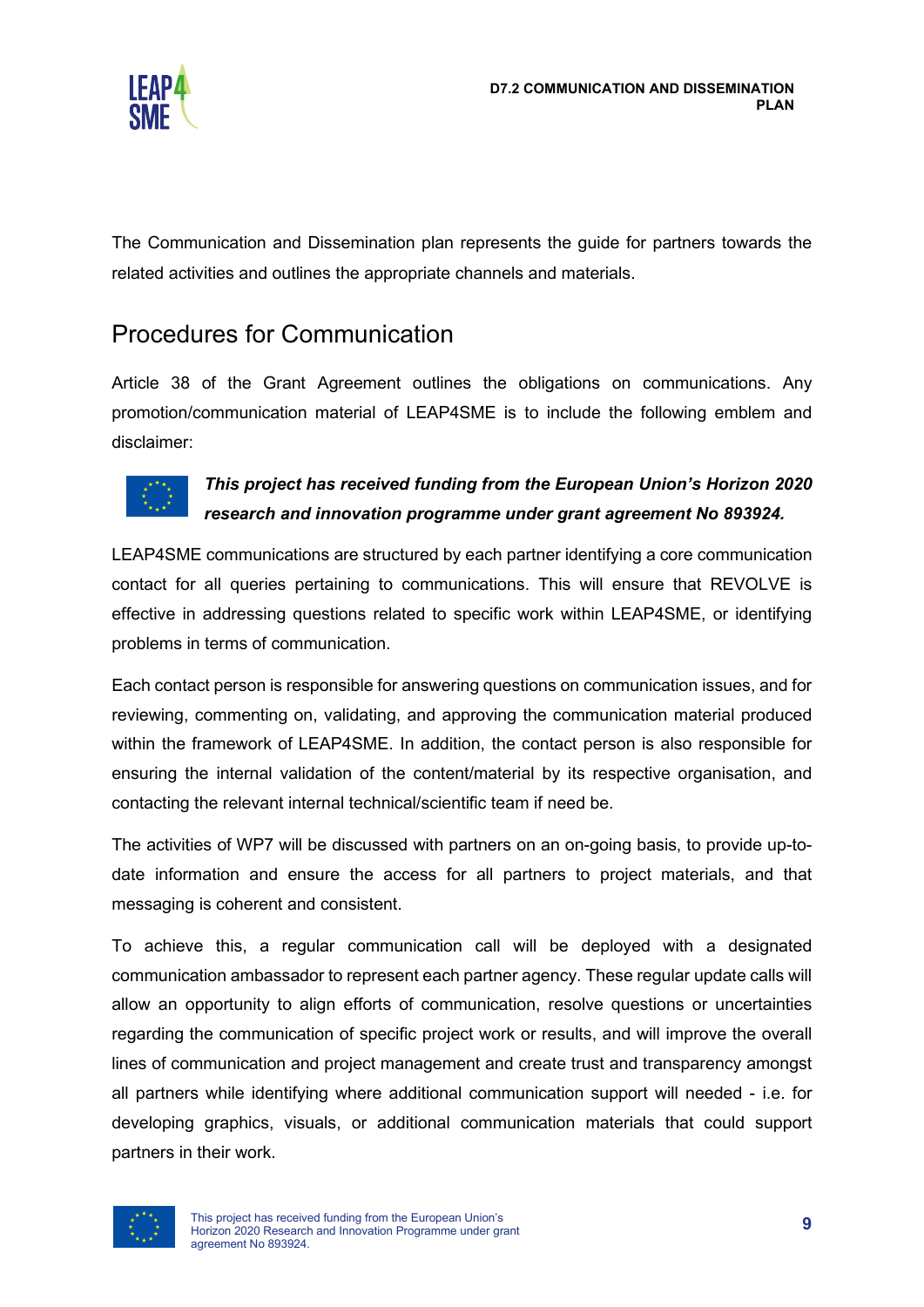

These frequent communication meetings will be underpinned by a higher managerial structure though through Task 1.3's Capacity Building and Dissemination Board which will meet in 6 month increments. The board comprises the Coordinator (ENEA), a representative of CRES (WP5) and REVOLVE (WP7).

The aims of the Capacity Building and Dissemination board is to:

• Harmonise the capacity building actions with the dissemination, exploitation and

communication activities

- Perfect the next actions basing the decisions on the analysis of intermediate results
- Maximise the impact of LEAP4SME progresses and final results

The work undertaken in WP7 will contribute to ensuring the sustainability and transferability of LEAP4SME's results. It includes the transfer of knowledge, raising awareness and supporting partners in other processes needed for transferability or the up-take of results. The following key activities will be developed and undertaken:

- **1.** Communication and dissemination strategy and plan
- **2.** Stakeholder analysis and mapping (To be reviewed with D7.2)
- **3.** Logo and visual identity for the project
- **4.** Key messages and communication tools: Agreed and quality-controlled dissemination materials (leaflets, roll-ups, infographics, presentations, newsletters, posters, videos)
- **5.** Develop and management of the LEAP4SME website
- **6.** Social media (Twitter, LinkedIn, YouTube)
- **7.** Media relations: Press releases issued with media engagement and content pitching; published project materials and publications in peer review scientific journals (when relevant); press conferences (as needed)
- **8.** Policy briefs for policy makers and experts
- **9.** Ensuring dissemination at high level conferences and events, networking with similar projects and international initiatives

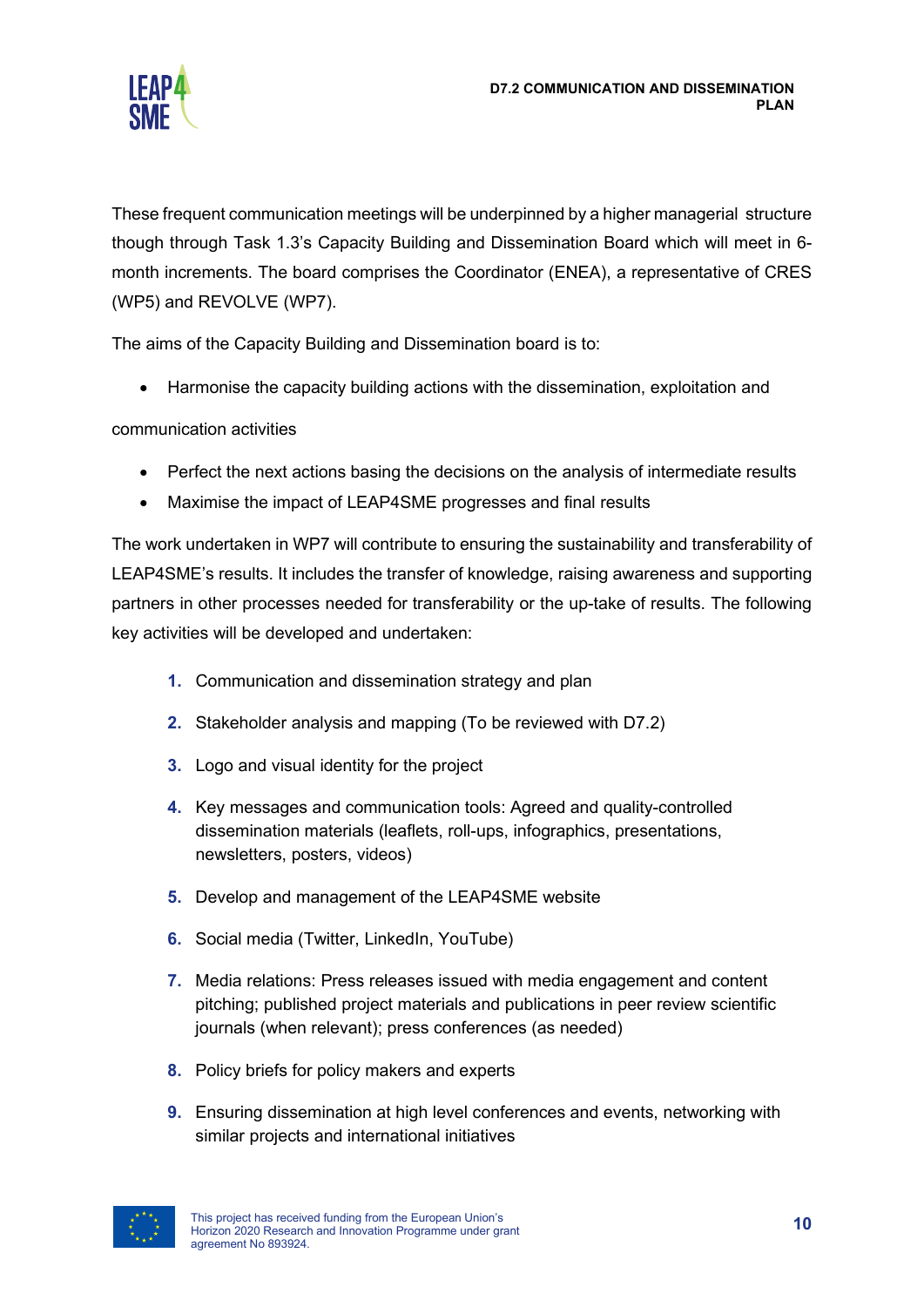

**10.** Capacity building activities – education activities, trainings – engaging and educating policymakers and SMEs and advancing dissemination and exploitation

## <span id="page-11-0"></span>Procedures for Dissemination

Article 29 of the Grant Agreement outlines the procedures for Dissemination.

According to Article 29 of the Grant Agreement, each partner of the LEAP4SME project is obliged to disseminate the results that it has ownership of, as quickly as possible after generation. Failure to do so may lead to the European Commission disseminating such results itself. Dissemination activities will remain compatible with the protection of intellectual property rights, confidentiality obligations and the legitimate interests of the owners of the results.

Regarding open access, the Article 29.2 of the Grant Agreement requests project partners to ensure free of charge online access to all peer-reviewed scientific publications relating to the project results.

Concerning dissemination of results, Article 29 also specifies that any dissemination of results (in any form, including electronic) must display the following disclaimer:



#### *This project has received funding from the European Union's Horizon 2020 research and innovation programme under grant agreement No 893924.*

The dissemination of results must also indicate that EASME is not responsible for any use that may be made of the information it contains.

For these reasons, all LEAP4SME communication templates will include the funding disclaimer as well as this liability disclaimer to meet these obligations:

#### *This document reflects only the authors' views. The Executive Agency for Small and Medium-sized Enterprises (EASME) is not responsible for any use that may be made of the information it contains***.**

As enabled by Article 29 of the Grant Agreement, the LEAP4SME consortium partners have established, through Article 8.4 of the Consortium Agreement, the following procedure for Dissemination activities. The points below are paraphrased, and the Grant and Consortium Agreements remain the binding versions.

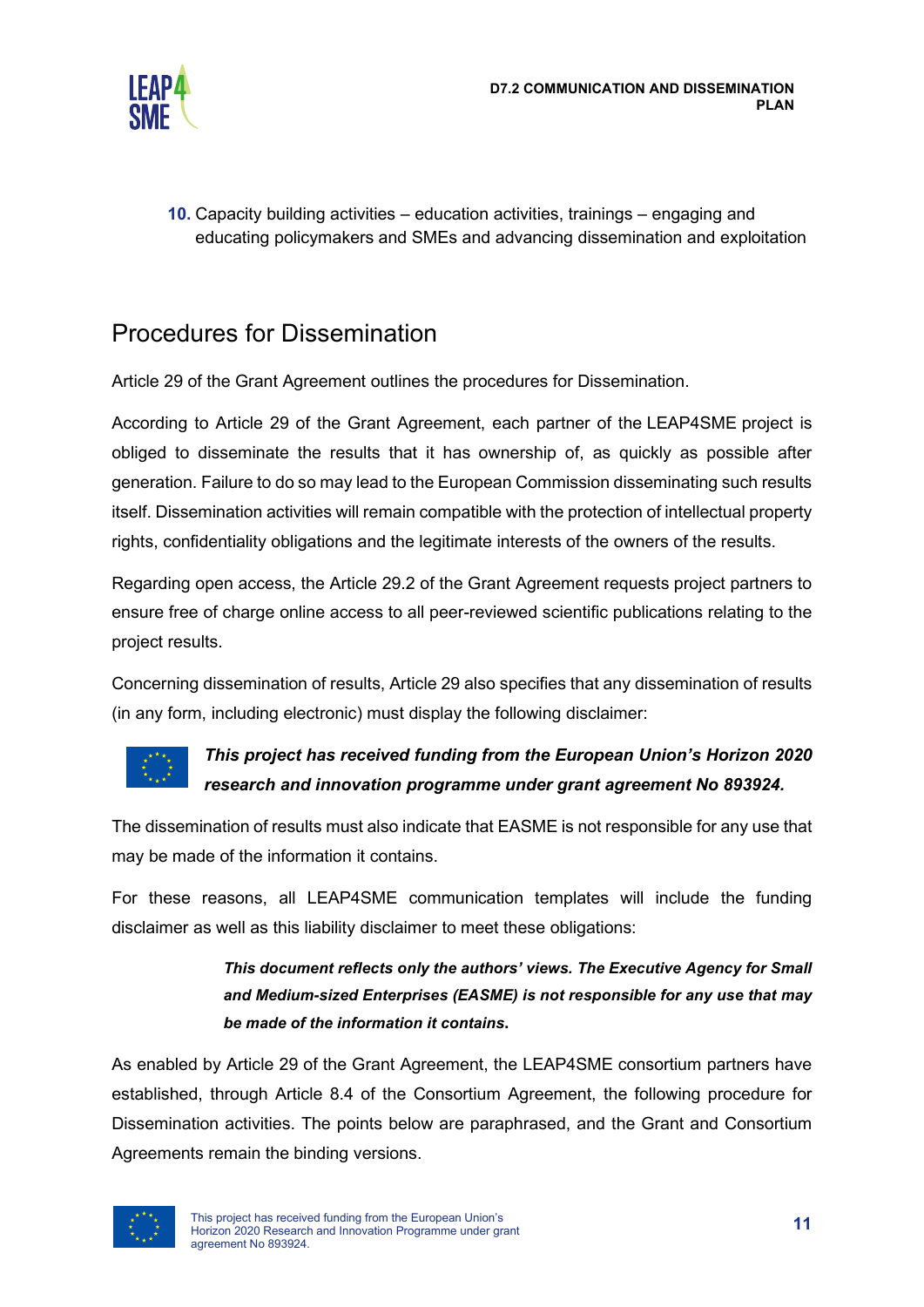

- 1. At least 30 calendar days' notice for any planned dissemination will be given to the coordinator and the members of the Communications Team from the other beneficiaries involved in generating the results to be presented. Notice must include sufficient information concerning the planned dissemination activity and data envisaged to be disseminated.
- 2. If no objections are received from the co-ordinator or the involved parties within 10 days, then the activity is permitted.
- 3. Any objection to the dissemination activity must be made in writing (email) to the coordinator and involved parties within 14 days of receipt of notification. An objection must include a precise request for necessary modifications.
- 4. Objections are justified if:
	- a) A party's legitimate academic interests are compromised by the activity.
	- b) The activity reveals the objecting partner's intellectual property or results.
	- c) If an objection is received, then the involved parties will discuss how to overcome the difficulty, with FNR as arbitrator. As a guide, no partner should publish intellectual property or research results of another partner, without prior notification and written consent.
- 5. Once an activity has been decided upon, information about the activity must be communicated to REVOLVE and ENEA, for inclusion in dissemination reporting.

## <span id="page-12-0"></span>Communication and Dissemination Reporting

To bolster communication efforts on partners' activities that also impact dissemination, REVOLVE has circulated a shared tracking form for all LEAP4SME partners to log their respective activity/event, details on this activity, as well as the respective stakeholders engaged, in line with the EC portal KPIs:

- Scientific community
- **Industry**
- Civil Society
- General Public
- Policymakers

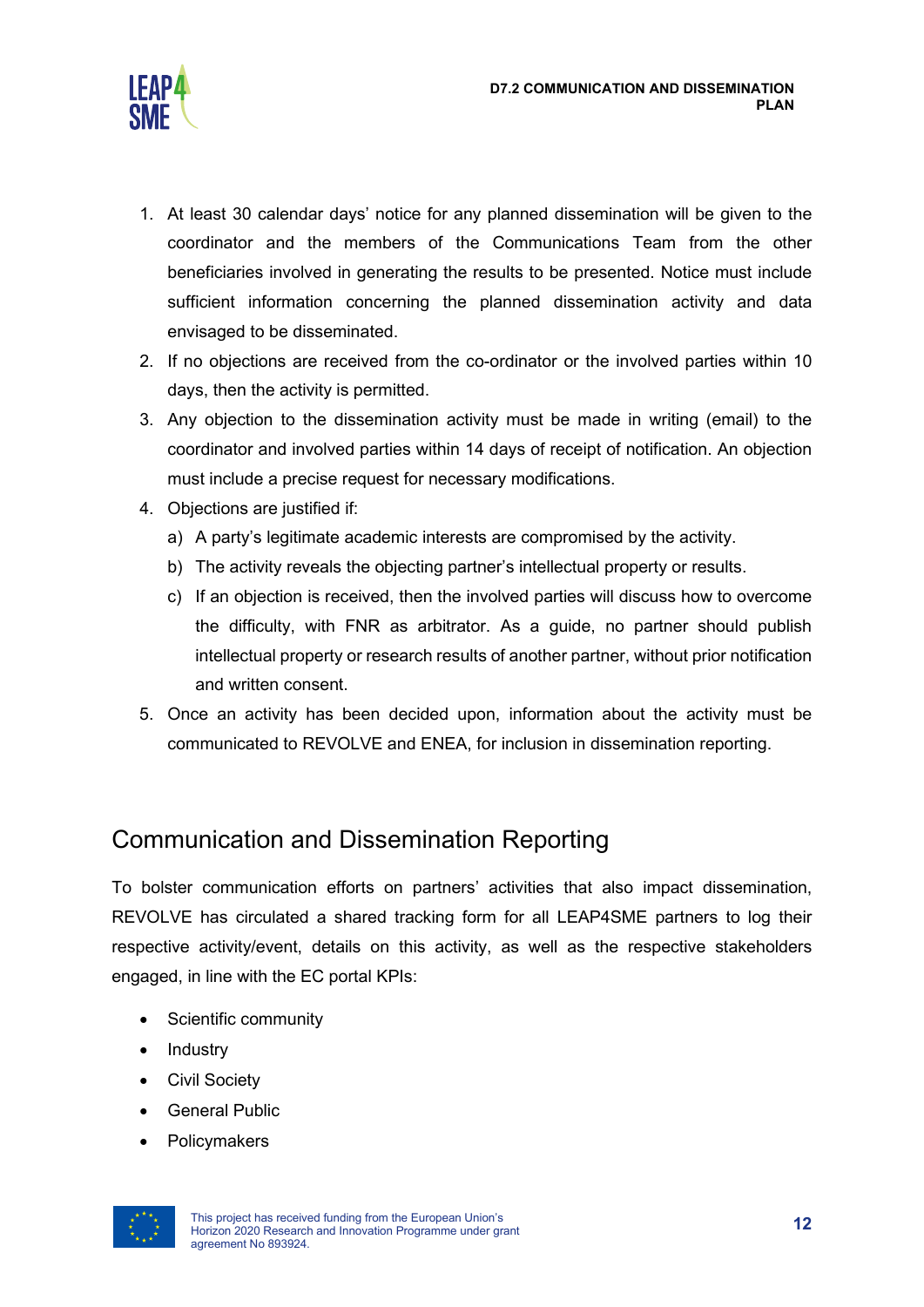

- Investors
- Customers
- Other

To track the project's progress and impacts throughout its duration, REVOLVE has created a KPI dashboard breaking down specific KPIs for the LEAP4SME website (see Annex).

Additional communication KPIs that will be tracked and included in the annual project Impact Report includes:

| <b>PLATFORM</b>    | <b>KPIs</b>                        |
|--------------------|------------------------------------|
| Website            | Users / Location                   |
|                    | Pages visited                      |
|                    | Report downloads                   |
| LinkedIn / Twitter | Followers / Impressions            |
| Videos (YouTube)   | <b>Views</b>                       |
| <b>Newsletter</b>  | Subscribers / Opening rate         |
| Media coverage     | Articles / Languages               |
| Events             | Number organized / participated to |

## <span id="page-13-0"></span>**Stakeholders**

The basis of the communication and dissemination plan is a stakeholder analysis and mapping exercise to ensure the project's objectives and results engage and are disseminated to all target audiences. A preliminary stakeholder analysis identifies how LEAP4SME will affect or be impacted by these various stakeholders. This information will be used to target dissemination activities and prepare the necessary advocacy steps to ensure the uptake of results. The stakeholder analysis is a means to assess how effectively we disseminate the project's findings, recommendations, and to determine what additional efforts will be needed to reach specific stakeholders or audiences.

The stakeholder analysis thus helps determine the project's key communication outlets, tools, dissemination activities, messaging, and key performance indicators (KPIs) for

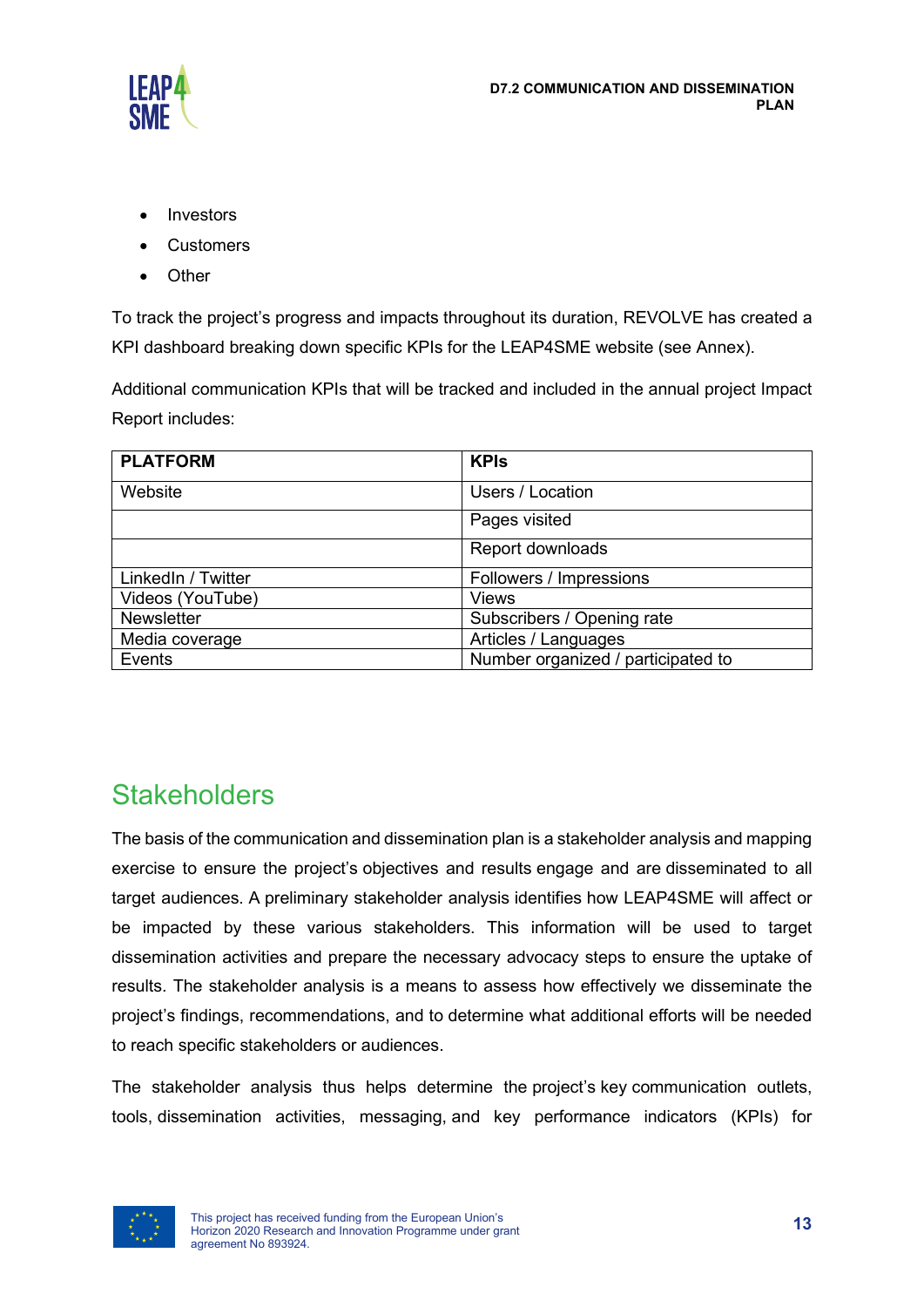

communicating effectively with the respective stakeholders through effective and appropriate means.

While the main stakeholder analysis will be conducted within WP3, a preliminary stakeholder analysis has been completed to inform the communication and dissemination plan. The stakeholder analysis done in D7.2 will be updated in accordance with the input of all partners during the revision of the deliverable in M12, M24, and M36, while also incorporating the findings of the stakeholder analysis work completed in Task 3.2 to identify key stakeholders and to establish 'linkages between all stakeholders, organising communications, disseminating knowledge and information to facilitate synergies.' Additionally, the results of Tasks 2.1 and 2.2 on the mapping of SMEs that will inform WP3's stakeholder engagement activities and WP4's policy schemes will also be taken into consideration.

In order to ensure LEAP4SME's effective communication and dissemination activities, it is important to consider the level of influence that stakeholders have, and to focus attention on reaching those stakeholders that are most likely to help LEAP4SME achieve its objectives. Applying the concept of Influence can help to identify key stakeholders and thus inform the communication/dissemination plan. This concept by Mendelow<sup>[3](#page-14-0)</sup> is expressed as follows:

*Power is the ability to achieve objectives (how much they can) Interest is the stakeholder's willingness (how much they care) Influence = Power x Interest*

<span id="page-14-0"></span><sup>3</sup> Mendelow's Power-interest grid. Aubrey L. Mendelow, Kent State University, Ohio 1991.

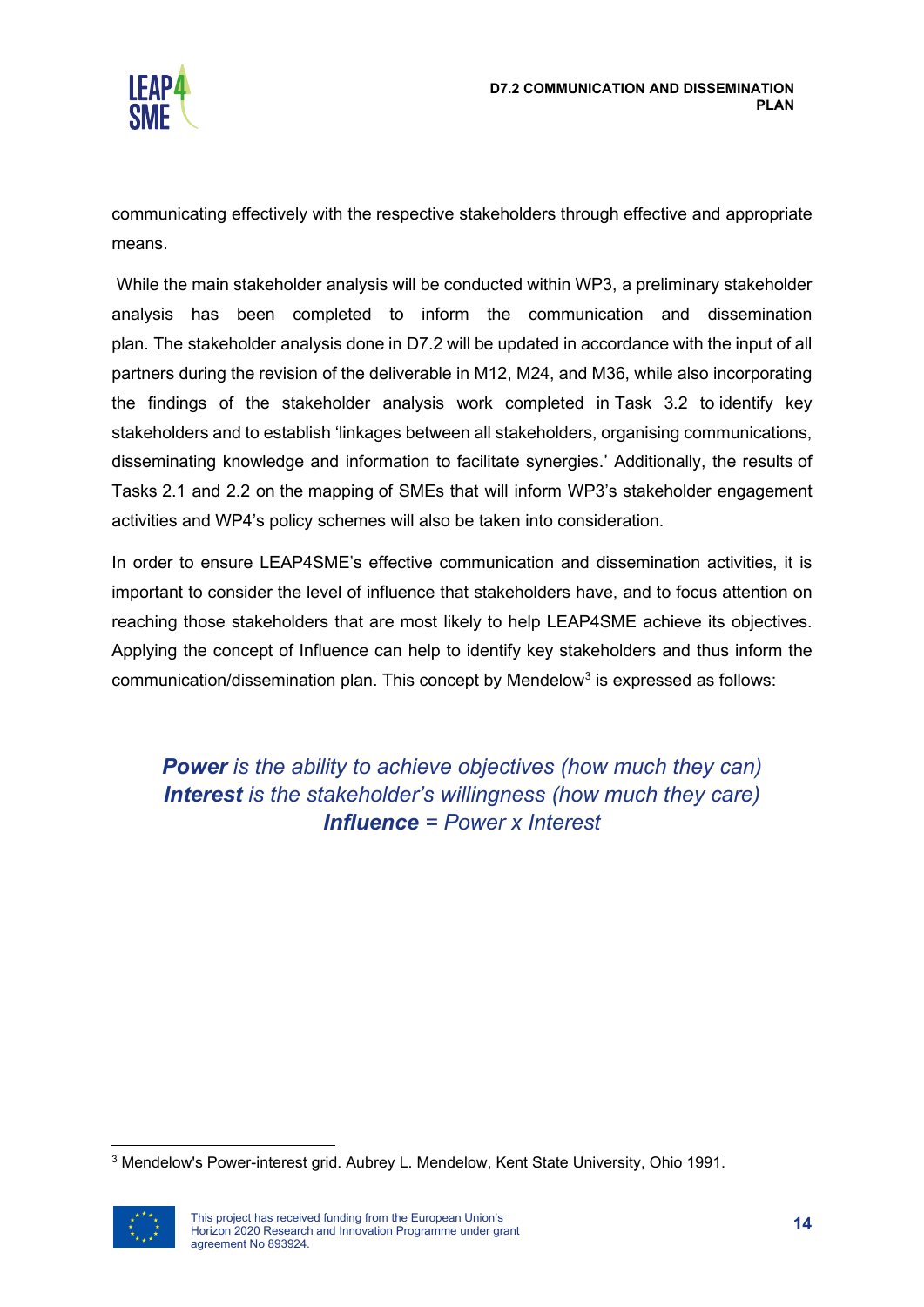

*Figure 2 Stakeholder Influence*



Interest

The communication and dissemination plan is structured to reflect the different roles that various stakeholders will play in the project.

These stakeholders are grouped into three broad categories: (a) **Enablers**; (b) **Leaders**; and (c) **Multipliers**

The Stakeholders Table (Table 4), provides an overview of the stakeholders with specific tasks in the communication and dissemination plan that aims to address and engage them.

## <span id="page-15-0"></span>**Enablers**

LEAP4SME is intended to impact SMEs through the linkage and proposition of effective energy audit and energy efficiency to policy makers. Policy makers at local, regional, and European-level are thus crucial to the LEAP4SME project. Policy makers, along with implementation bodies (regulators and local/regional energy agencies) will be targeted throughout WP7 activities as well as stakeholder engagement and trainings (Tasks 3.2/5.3). Policy makers will be key to informing and dissolving the current barriers, culminating with final

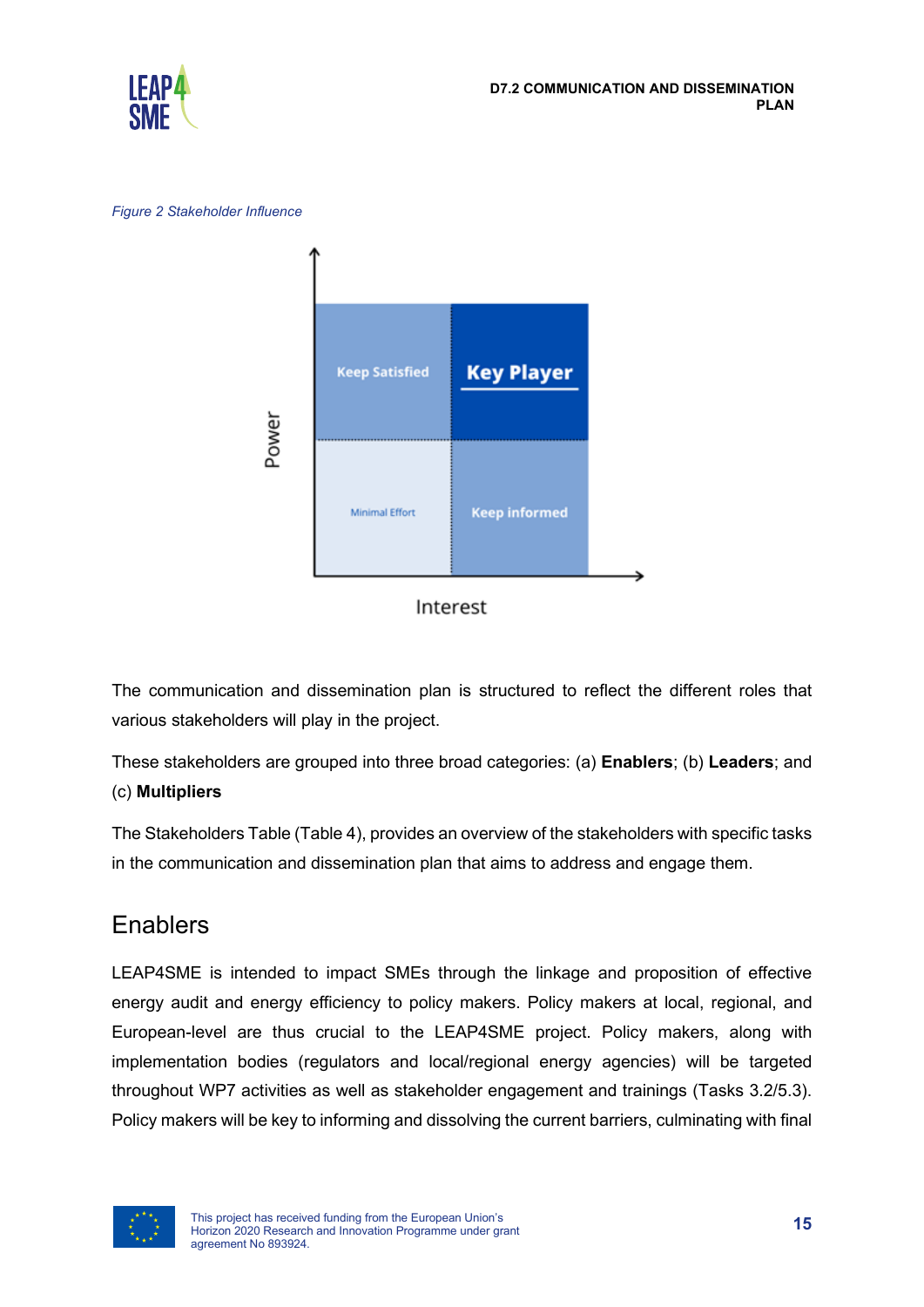

project outputs including the policy recommendations (D4.4). Additionally, EU institutions will be informed of the project findings and key policy recommendations.

### <span id="page-16-0"></span>Leaders

Leaders largely involve the end-users or market stakeholders including private sector stakeholders, energy service companies (ESCOs), energy auditors, technology providers, SMEs and financial institutions that will directly benefit from decreased barriers allowing for the greater uptake of energy efficiency measures by SMEs. These stakeholders will be actively engaged through WP7 activities as well as stakeholder engagement and trainings (Tasks 3.2/5.3) that will lead to the increased capacities of these target groups and the development of training schemes that will endure beyond the project duration.

### <span id="page-16-1"></span>**Multipliers**

Multipliers serve for the broader communication and dissemination of the project results. Research institutes and environmental agencies will support the dissemination of results to the academic/scientific community. Networks are also crucial to communicating results, specifically with regards to the EASME network (Task 1.4) and the European Energy Network, which LEAP4SME is actively involved through its partners and project coordinator. Other H2020 projects also act as a key multiplier of the project activities and results, leveraging their respective networks. Finally, media relations will help the project's findings reach the general public and build a dialogue and awareness to the potential for energy efficiency in SMEs as a pillar of Europe's decarbonisation strategy.

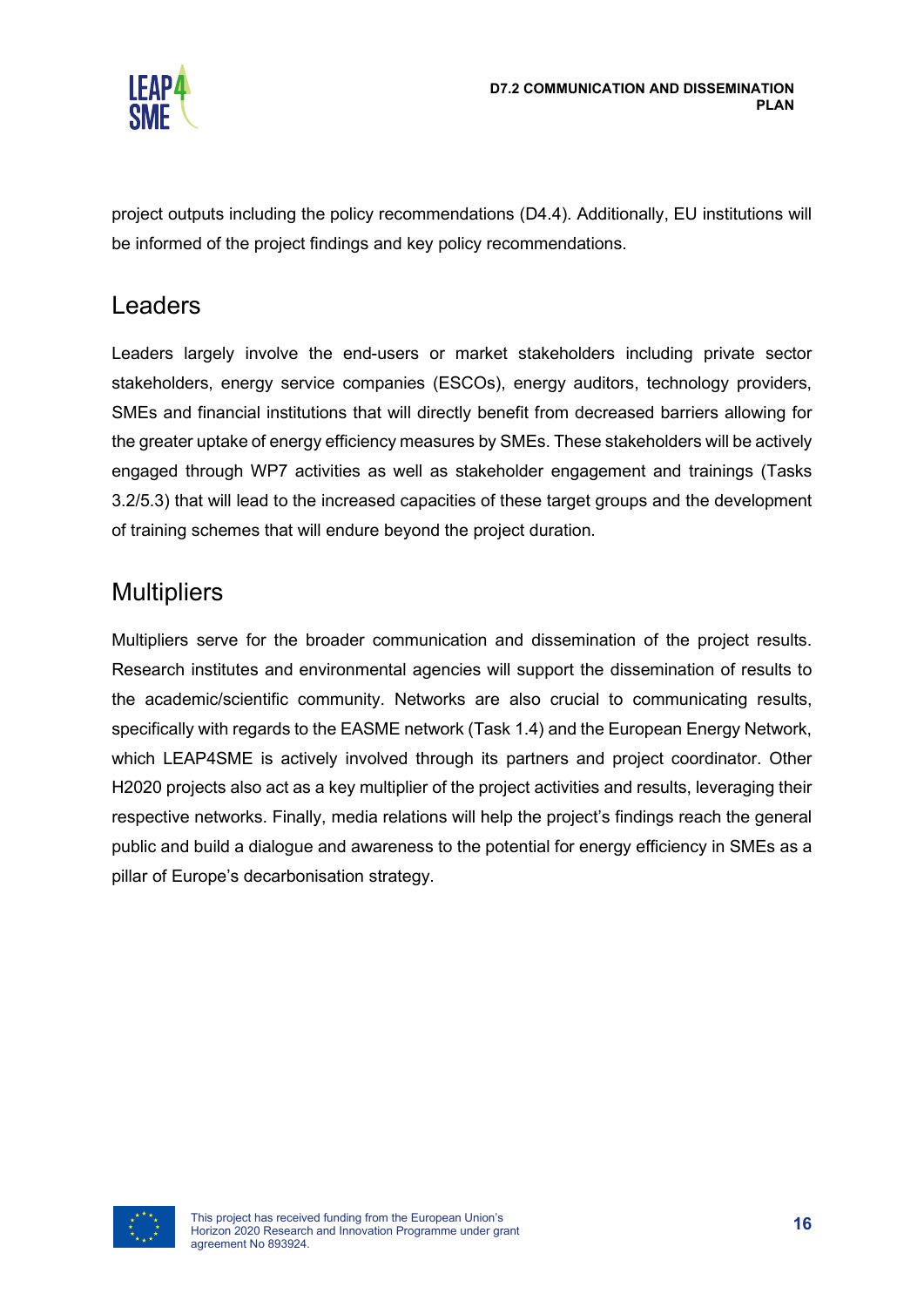

#### *Table 3 Stakeholders*

|                                                                                                                                                                                                                  |                                            | T7.1 Communication<br>Strategy | T7.2 Project Website | T7.3 Workshops<br>Conferences | T7.4 Media relations | Conference<br>T7.5 Final | T3.2 Stakeholder<br>Engagement | T4.1 EU/National<br>Observatories | T5.3 Capacity<br>Buildings / Trainings |
|------------------------------------------------------------------------------------------------------------------------------------------------------------------------------------------------------------------|--------------------------------------------|--------------------------------|----------------------|-------------------------------|----------------------|--------------------------|--------------------------------|-----------------------------------|----------------------------------------|
|                                                                                                                                                                                                                  | Policymakers (loc/reg/EU)                  | ✓                              | $\checkmark$         | $\checkmark$                  |                      | ✓                        | $\checkmark$                   | ✓                                 | $\checkmark$                           |
|                                                                                                                                                                                                                  | <b>EU</b> Institutions                     | ✓                              | $\checkmark$         | ✓                             |                      | $\checkmark$             |                                | $\checkmark$                      |                                        |
|                                                                                                                                                                                                                  | Regulators                                 | ✓                              | ✓                    | ✓                             |                      | ✓                        | ✓                              |                                   | ✓                                      |
| <b>ENABLERS</b>                                                                                                                                                                                                  | Local / Regional Energy<br>Agencies        | ✓                              | ✓                    | ✓                             | ✓                    | ✓                        | ✓                              | ✓                                 | $\checkmark$                           |
|                                                                                                                                                                                                                  | <b>Industry Associations</b>               | ✓                              | ✓                    | ✓                             | ✓                    | ✓                        | ✓                              | ✓                                 | ✓                                      |
|                                                                                                                                                                                                                  | Private sector stakeholders                | ✓                              | ✓                    | ✓                             | ✓                    | ✓                        | ✓                              |                                   | ✓                                      |
| LEADERS                                                                                                                                                                                                          | <b>Energy Service Companies</b><br>(ESCOs) | $\checkmark$                   | ✓                    | ✓                             | $\checkmark$         | ✓                        | ✓                              |                                   | $\checkmark$                           |
|                                                                                                                                                                                                                  | <b>Energy Auditors</b>                     | ✓                              | ✓                    | ✓                             | ✓                    | ✓                        | $\checkmark$                   |                                   |                                        |
|                                                                                                                                                                                                                  | <b>Technology Providers</b>                | ✓                              | ✓                    | ✓                             | ✓                    | ✓                        | ✓                              |                                   |                                        |
|                                                                                                                                                                                                                  | <b>SMEs</b>                                | $\checkmark$                   | $\checkmark$         | ✓                             | ✓                    | ✓                        | $\checkmark$                   |                                   | $\checkmark$                           |
|                                                                                                                                                                                                                  | <b>Financial Institutions</b>              | ✓                              | ✓                    | ✓                             | ✓                    | ✓                        | ✓                              |                                   |                                        |
|                                                                                                                                                                                                                  | <b>Research Institutes</b>                 | ✓                              | ✓                    | ✓                             |                      | ✓                        |                                |                                   | ✓                                      |
|                                                                                                                                                                                                                  | Environmental agencies                     | ✓                              | ✓                    | ✓                             |                      | $\checkmark$             |                                |                                   | $\checkmark$                           |
|                                                                                                                                                                                                                  | <b>EASME Network</b>                       | ✓                              | ✓                    | ✓                             |                      | ✓                        |                                |                                   |                                        |
| <b>MULTIPLIERS</b>                                                                                                                                                                                               | European Energy Network (EnR)              | ✓                              | ✓                    | ✓                             |                      | ✓                        | ✓                              |                                   |                                        |
|                                                                                                                                                                                                                  | Other H2020 Projects                       | $\checkmark$                   | ✓                    | ✓                             | $\checkmark$         | $\checkmark$             |                                |                                   |                                        |
|                                                                                                                                                                                                                  | Media                                      | ✓                              | ✓                    | ✓                             | ✓                    | ✓                        |                                |                                   |                                        |
|                                                                                                                                                                                                                  | <b>General Public</b>                      | $\checkmark$                   | $\checkmark$         | $\checkmark$                  | $\checkmark$         | $\checkmark$             |                                |                                   |                                        |
| <b>Project branding</b>                                                                                                                                                                                          |                                            |                                |                      |                               |                      |                          |                                |                                   |                                        |
| <b>Visual identity</b>                                                                                                                                                                                           |                                            |                                |                      |                               |                      |                          |                                |                                   |                                        |
| A project brand comprises its different partners, the theme of the project, and the overall<br>culture that the H2020 consortium is communicating which is furthering energy efficiency with<br>respect to SMEs. |                                            |                                |                      |                               |                      |                          |                                |                                   |                                        |
| The visual identity of the project will differentiate LEAP4SME from other energy efficiency<br>projects, while making it memorable. It comprises the logo, icon, and slogan. The logo will be                    |                                            |                                |                      |                               |                      |                          |                                |                                   |                                        |
| the visual messenger of the project and will be reflected in all the communication materials:                                                                                                                    |                                            |                                |                      |                               |                      |                          |                                |                                   |                                        |

# <span id="page-17-0"></span>Project branding

## <span id="page-17-1"></span>Visual identity

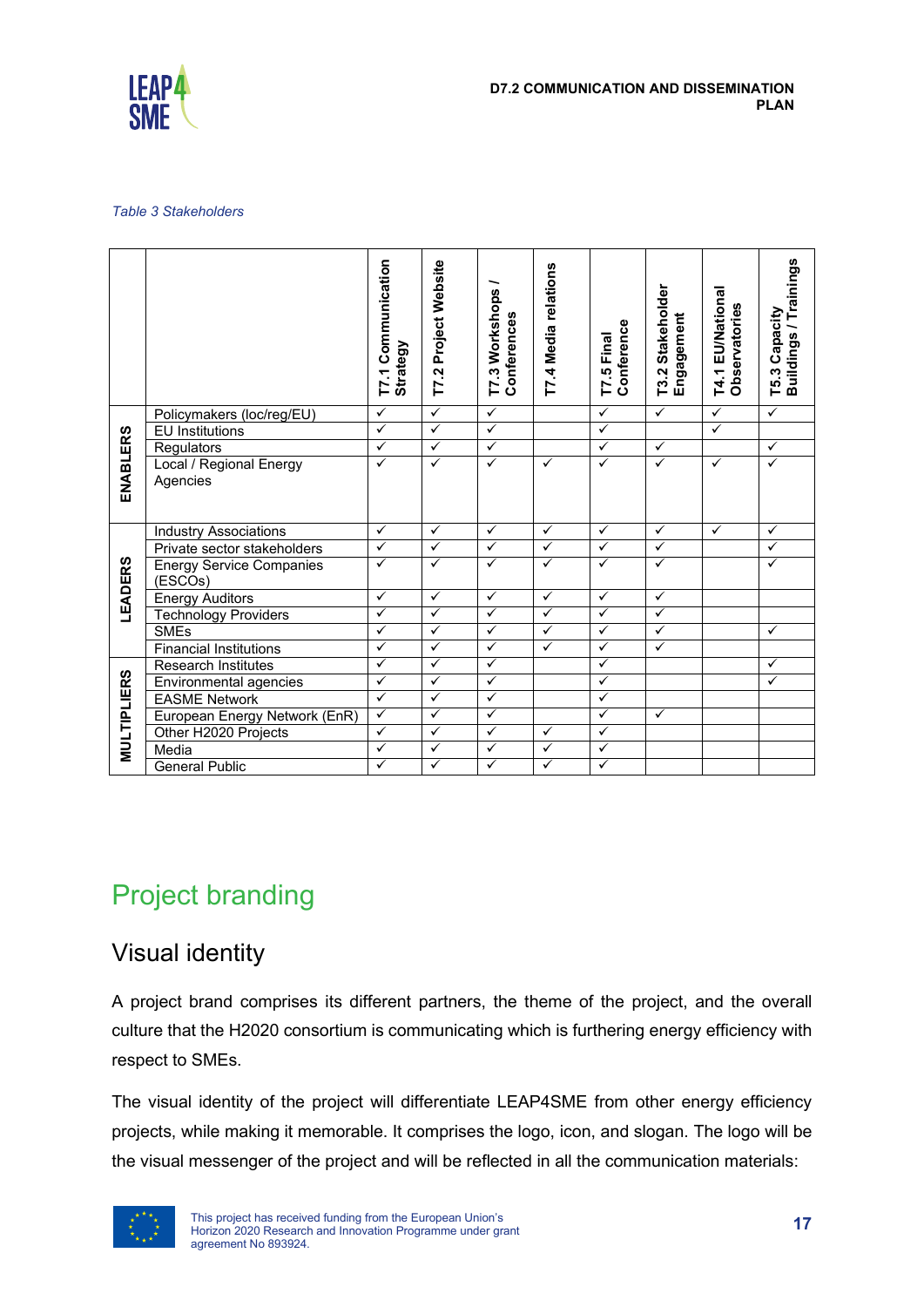

*Table 4: LEAP4SME logo*



The icon of the LEAP4SME includes a green vertical arrow; its tapered end indicates it is actively moving upwards.

The arrow thus embodies the 'leap' or drive to support SMEs on their journey to energy efficiency and is also encapsulating the '4' from 'LEAP4SME' is embedded.

The slogan (also known as the tagline) is an actionable statement representing the goal of the project:

### *Energy Audit Policies to Drive Energy Efficiency*

At the request of the project coordinator, a secondary logo was created allowing both the logo and icon as well as the tagline, which is used on the project templates and reports:

*Table 5: LEAP4SME logo (with tagline)*



The simple logo is utilised on social media platforms and other communication materials as needed.

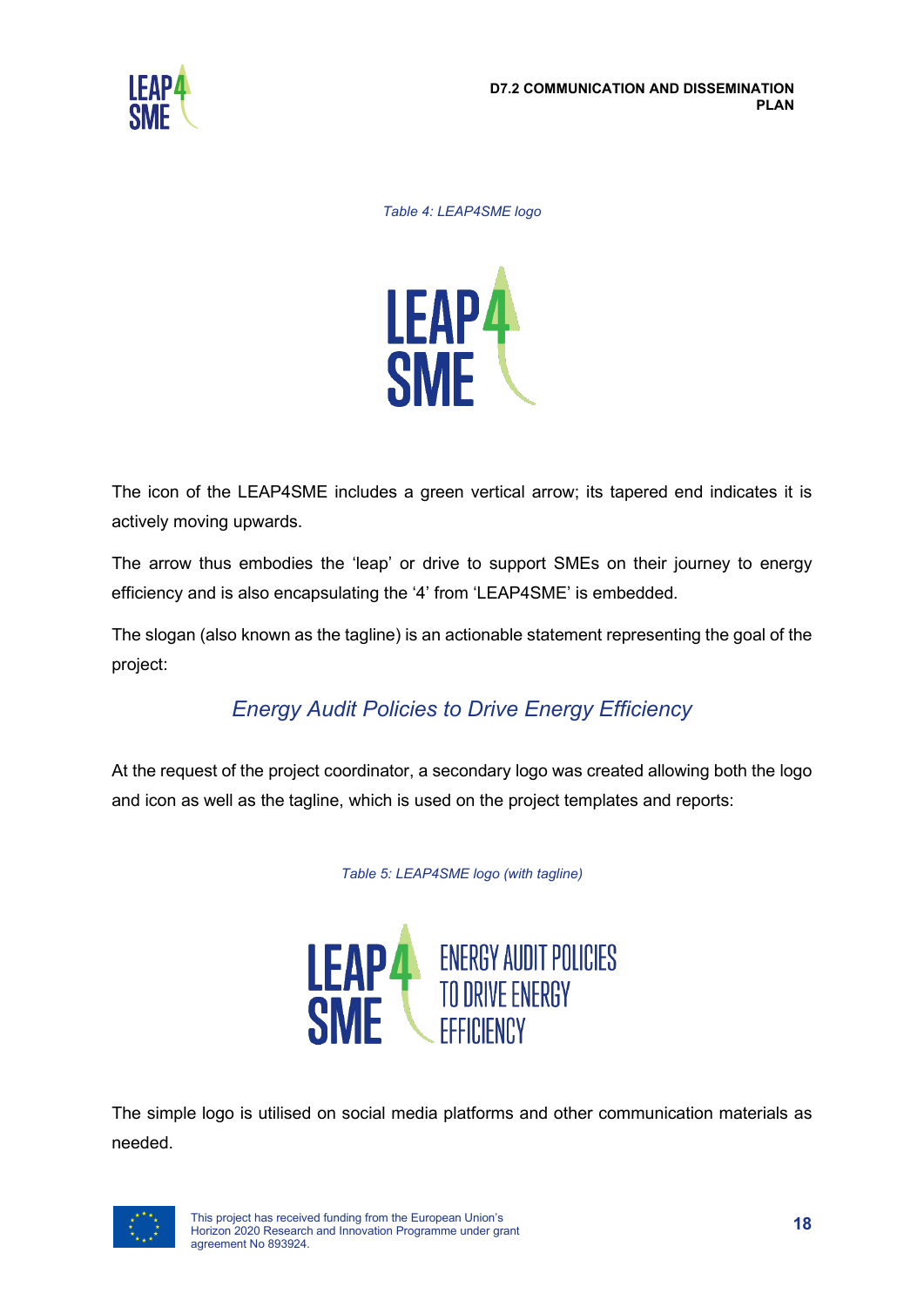

Due in M3, the visual identity guidelines for how to use the logo, tagline, and respect the project colour scheme are included (D7.1).

## <span id="page-19-0"></span>External communication

External communication is the transmission of the LEAP4SME project to stakeholders outside the project consortium. For optimal outreach to external stakeholders, communication tools will be developed. External communication tools and channels include the LEAP4SME website, the newsletters to link back to the project website and thus drive users to this primary resource.

### <span id="page-19-1"></span>**Website**

The project website is the main communication and dissemination platform to allow stakeholders, policymakers, and media access to the project development and results launched and developed. It will also host all the public dissemination deliverables, promote relevant content (news, editorials, videos, infographics, events, etc.) for the key stakeholder groups, engaging them in the content and objectives of the project. The website will also serve as a content generation tool where partners are welcome to contribute content and provide feedback on its development to help increase the visibility of the project and maximise its impact.

The key aims of the website are to:

- **1. Serve as primary reference point for LEAP4SME**: Explain the project's aims, provide the latest news updates, provide documents for download, and view social media activity related to the project.
- **2. To act as a resource hub for research on issues relevant to LEAP4SME**: To provide important updates on policy/research developments that have an impact or are of interest to the project's focus.

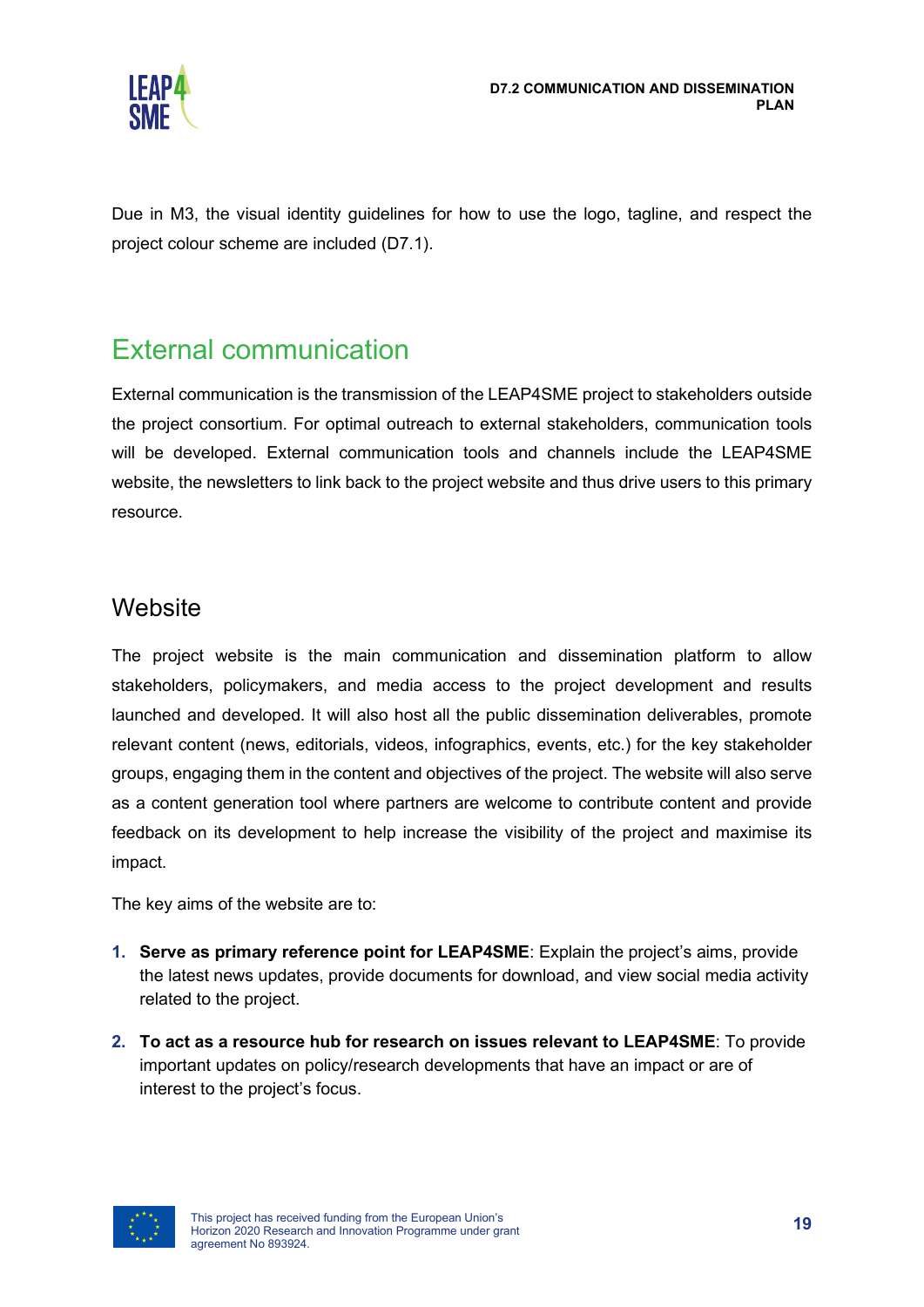

Delivered in M3, the LEAP4SME website is hosted at [www.leap4sme.eu](http://www.leap4sme.eu/) and contains the following menu and features that are subject to change/adaptation as the project progresses and upon suggestion by the coordinator and partners, and REVOLVE.

#### **1.** HOMEPAGE

Project logo / image / tagline + call to action 'Discover the project'

Sliding menu providing opportunity to highlight specific deliverables, reports, tools or events

#### **2.** ABOUT

- a. The Challenge
- b. Objectives
- c. Consortium

#### **3.** RESOURCES

- a. Reports
- b. Policy guidelines + recommendations
- c. Observatories
- **4.** NEWS
	- a. Newsletters
	- b. Event announcements
- **5.** EVENTS
	- a. Internal events
	- b. External events
- **6.** MEDIA
	- a. Media kit
	- b. Press releases

#### **7.** CONTACT

a. Coordinator contact

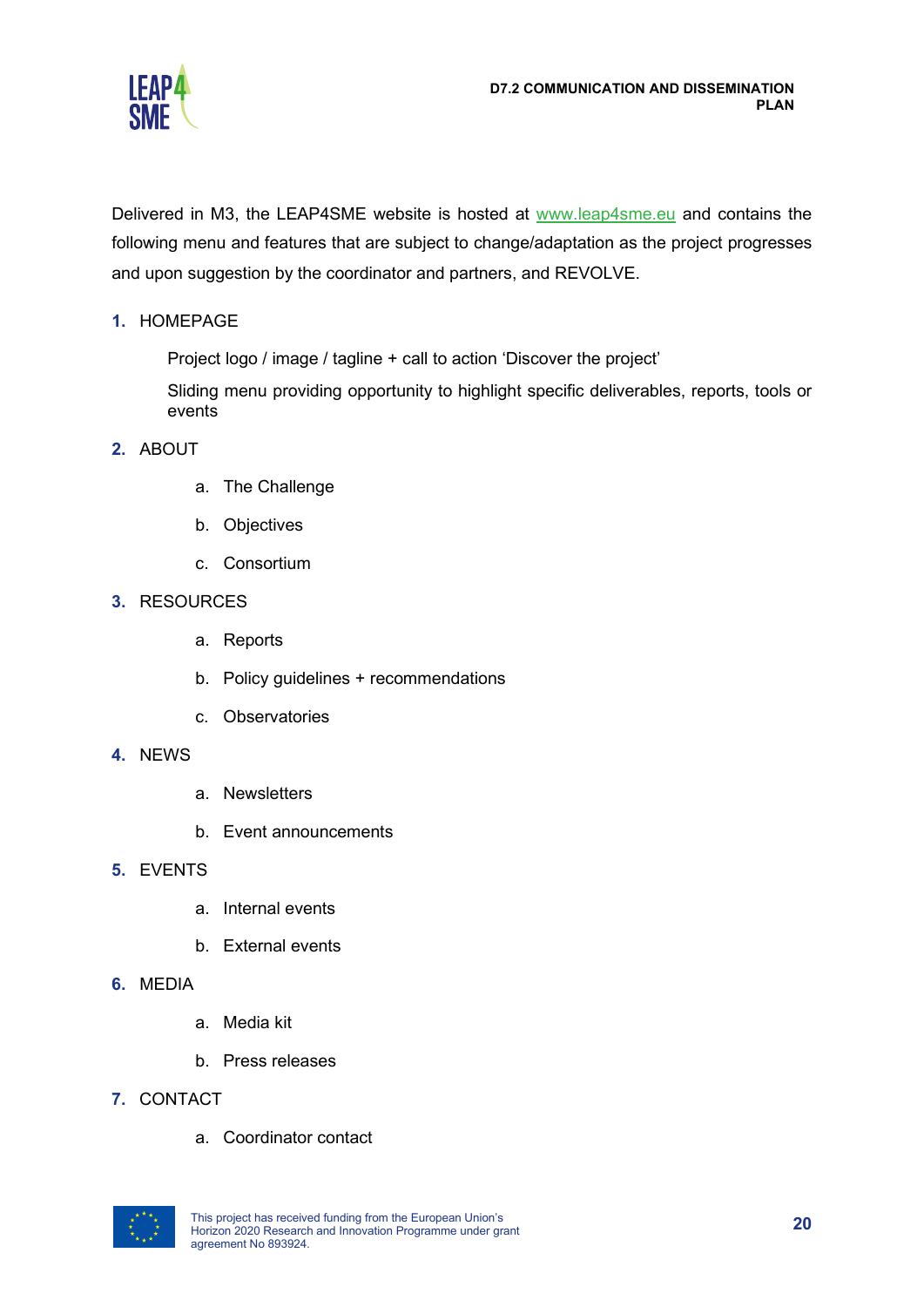

- b. Communication contact
- **8.** TWITTER
- **9.** LINKEDIN

The website is GDPR-compliant and all visitors can read the privacy policy.

The website was presented to ENEA in November 2020 and is continuously updated throughout the project duration and is monitored via Google Analytics.

#### <span id="page-21-0"></span>**Newsletter**

The LEAP4SME newsletter will be sent quarterly to all stakeholder subscribers.

The newsletter will ensure both communication and dissemination at different levels - EU and international – and will keep the stakeholders up to date with the findings of the project, inform about other relevant events, publications, key policy developments, and key messages of the project partners.

Contributions to the LEAP4SME newsletter will be open to all project partners.

#### **Newsletter objectives:**

- **1.** Inform project partners and stakeholders of project news + updates
- **2.** Provide information about relevant external events and resources
- **3.** Disseminate key messages from Work Package Leaders
- **4.** Ensure project partners and key stakeholders are up-to-date on key policy developments at EU-level.

The identity and formatting of the newsletter will be in-line with the LEAP4sME visual identity.

The newsletter planning is as follows:

- **2020** November / December
- **2021** February / May / August / November

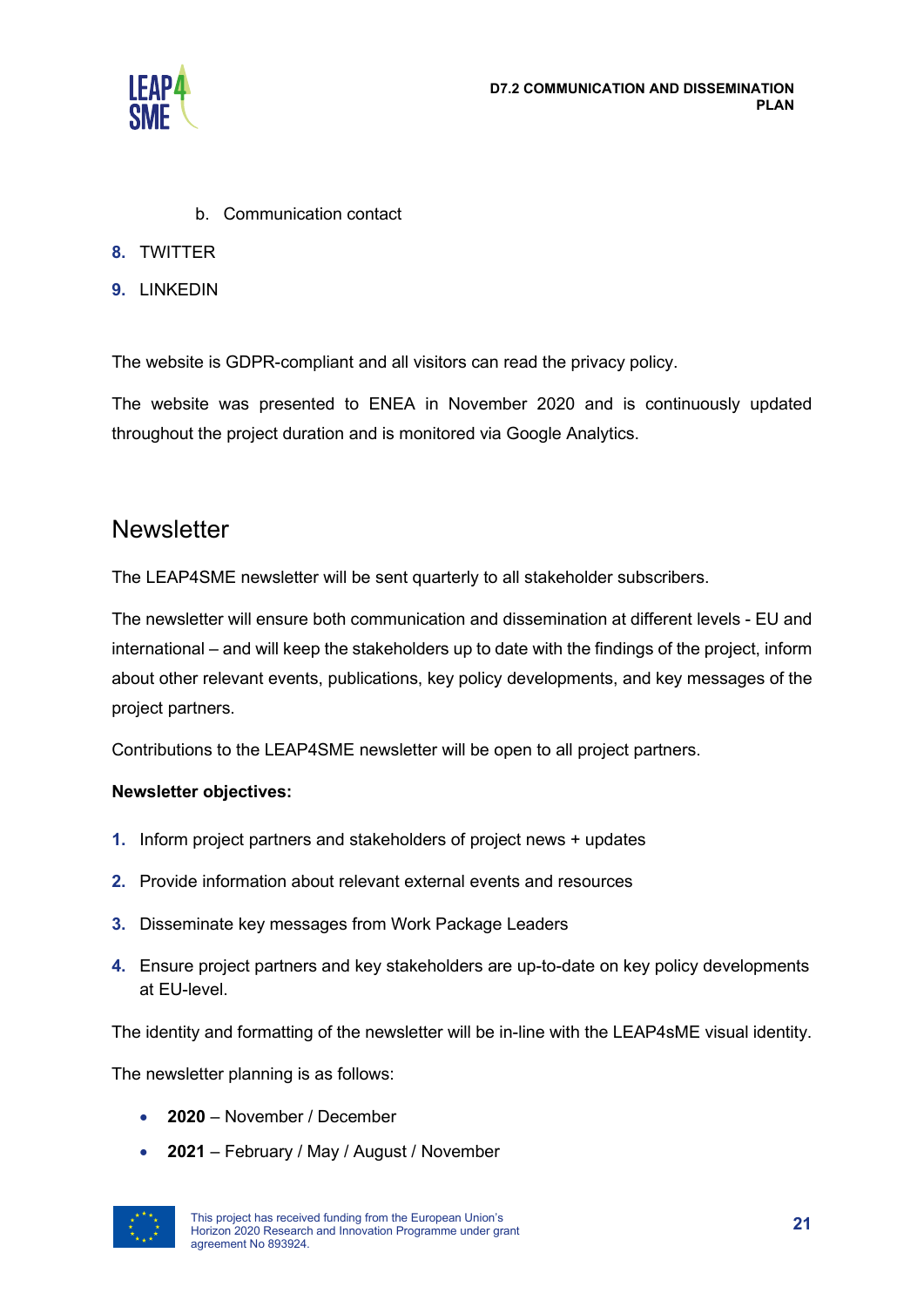

- **2022** February / May / August / November
- **2023** February / May / August

The proposed structure of each newsletter is:

- Introduction to newsletter
- Project update | Key news highlights, deliverables
- News & Events (internal, external)
- Resources for further reading (upon suggestion of ENEA & all partners

### <span id="page-22-0"></span>Communication materials

LEAP4SME communication materials including a project roll-up, leaflet, and posters for branding the project at internal and external events will be delivered by M3 with the support and approval of ENEA. For communicating LEAP4SME via digital channels, various banners and e-signatures have also been developed. In light of COVID-19, the tendency of events to be digital could also foresee additional digital promotional items which will be discussed with communication ambassadors.

The LEAP4SME leaflet will be circulated to all partners for dissemination and promotion purposes at external conferences, meetings or seminars and is will be available to download from the website.

REVOLVE will provide all project partners with an external communication kit to support and ensure all organisations have the relevant content and resources needed to promote the project via their organisations' respective communication channels (website, newsletter, social media, etc.).

### <span id="page-22-1"></span>Media relations

Media coverage is crucial to help spread the word to the target audience and interested public. Not only do they increase awareness of the LEAP4SME project but also its findings, results

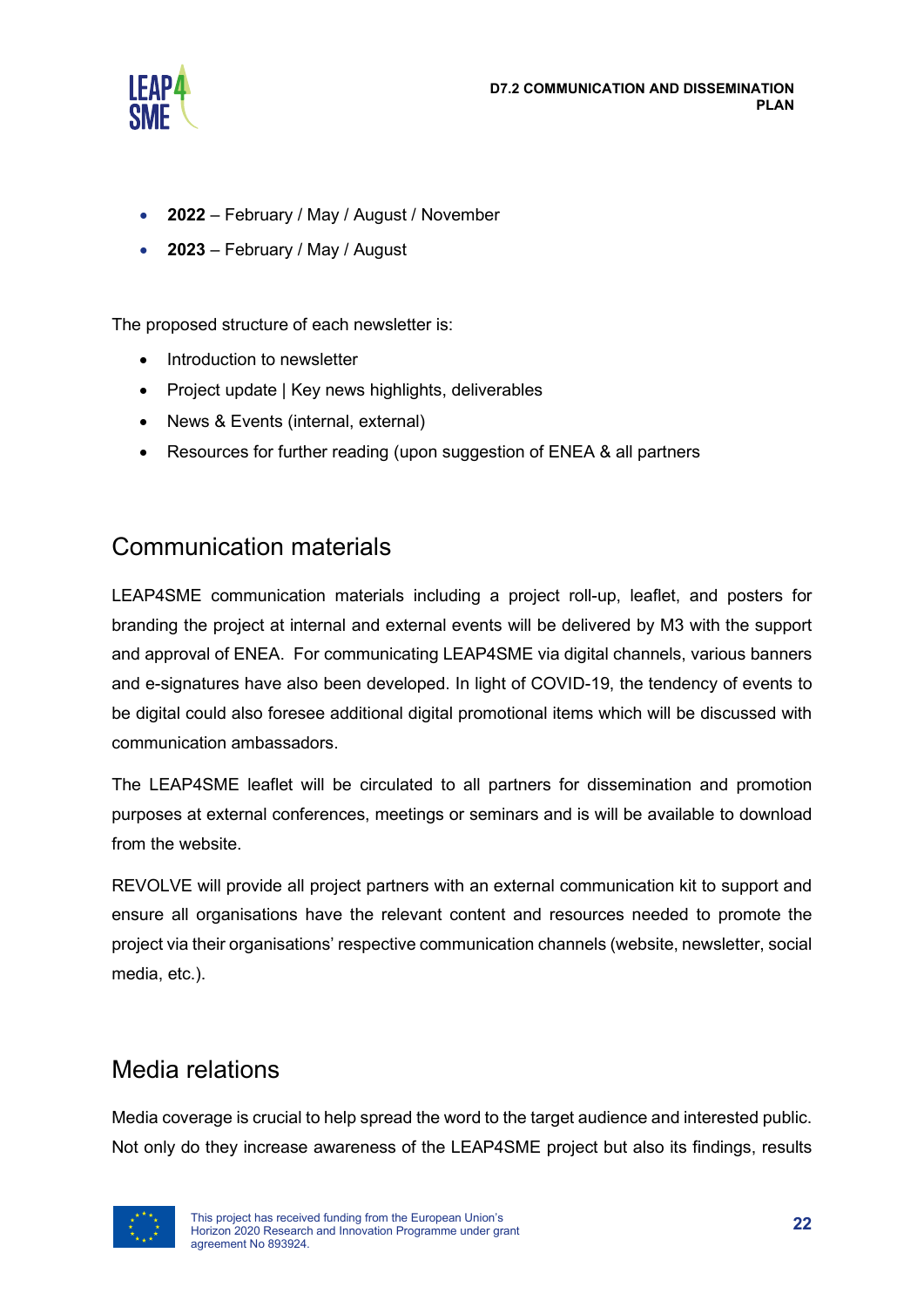

and recommendations. As part of the communication strategy for this project, REVOLVE is ensuring media coverage of the project throughout its duration via creating a project media kit, curating interesting content, and managing relations with journalists and other respected, relevant outlets.

As outlined in Task 7.4, REVOLVE will lead relations with EU and national media, to ensure LEAP4SME is published in relevant publications and media outlets and will lead the required content curation for this coverage which includes publishing an online LEAP4SME media kit. Efforts to engage with national media will be supported with the help of local national energy agencies and their members to promote LEAP4SME.

All interested media contacts will be able to opt-in into the GDPR compliant LEAP4SME updates. This will allow the facilitation of the communications team to liaise directly with representatives from various news portals, disseminate the projects results and press releases, and establish short-term or long-term media partnerships depending on the occasion and the stage that the project is in if necessary.

These media contacts will be approached engage their interest in the learnings and recommendations of the project and their dissemination over news portals. The engagement of media contacts is very important as a news story that provides data and evidence-based facts is often one of the key sources of information for policy makers.

Media coverage – in all languages - will be tracked and analysed via Meltwater, a media monitoring platform, by REVOLVE.

## <span id="page-23-0"></span>Social media

LEAP4SME is active on Twitter, LinkedIn and YouTube. Twitter and LinkedIn are the two main social media channels, as all the key stakeholder groups are present there, allowing it to be used for effective, rapid news alerts and project updates. LEAP4SME project activities, news, and findings will be expressed in infographics, GIFs, sharables, and other visuals that add value to how the project is transmitted to broader audiences.

A content planning for the social channels will be developed around the project's key activities, aims and deliverables. In order to increase visibility and engagement with not only projectspecific communications, the sharing of relevant news articles on the main thematic focuses

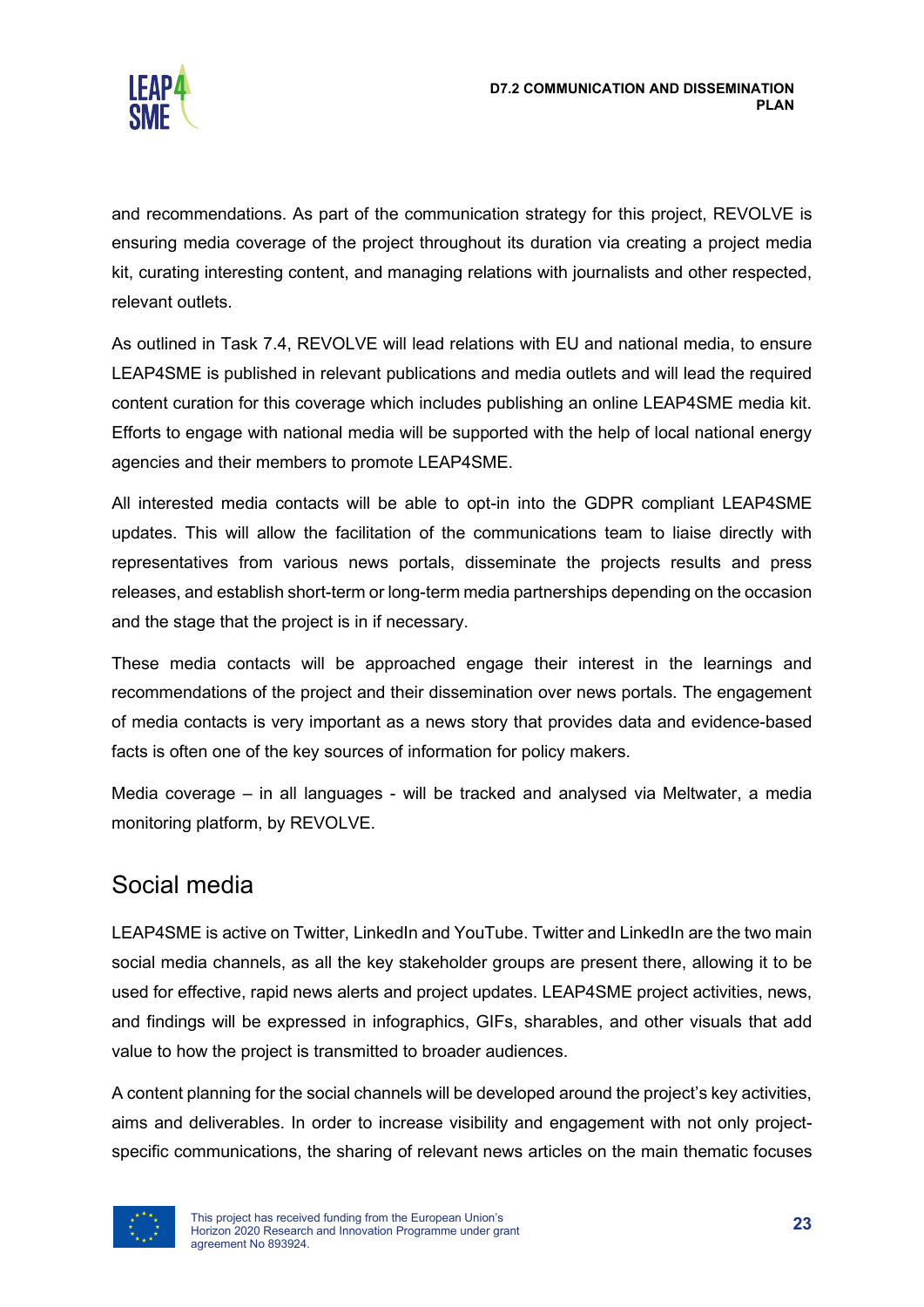

of LEAP4SME such as energy efficiency, policy news, and other projects will also be a key focus.

Social media content planning includes:

- Aims of LEAP4SME
- Events / activities and news
- Project deliverables and findings
- Facts on energy efficiency
- Policy updates
- Relevant industry news
- EU institution news
- Sharing of other related videos / multimedia
- Featured people partners, key stakeholders
- Supporting relevant EU project news

## <span id="page-24-0"></span>Events, conferences, and capacity building

Networks are created, consolidated, and grown by meeting other people. The most effective way to consolidate a network and to align a group's efforts in achieving a mutual goal is by holding internal meetings and events.

The best way to grow a network is by attending and participating to external events.

External events are defined as gatherings that are organised, commissioned and carried out by parties that are outside the consortium. They are excellent channels in which to disseminate LEAP4SME project results.

The communication lead will endeavour to coordinate the involvement of the LEAP4SME consortium in related EU forums, workshops, and brokerage events when considered appropriate.

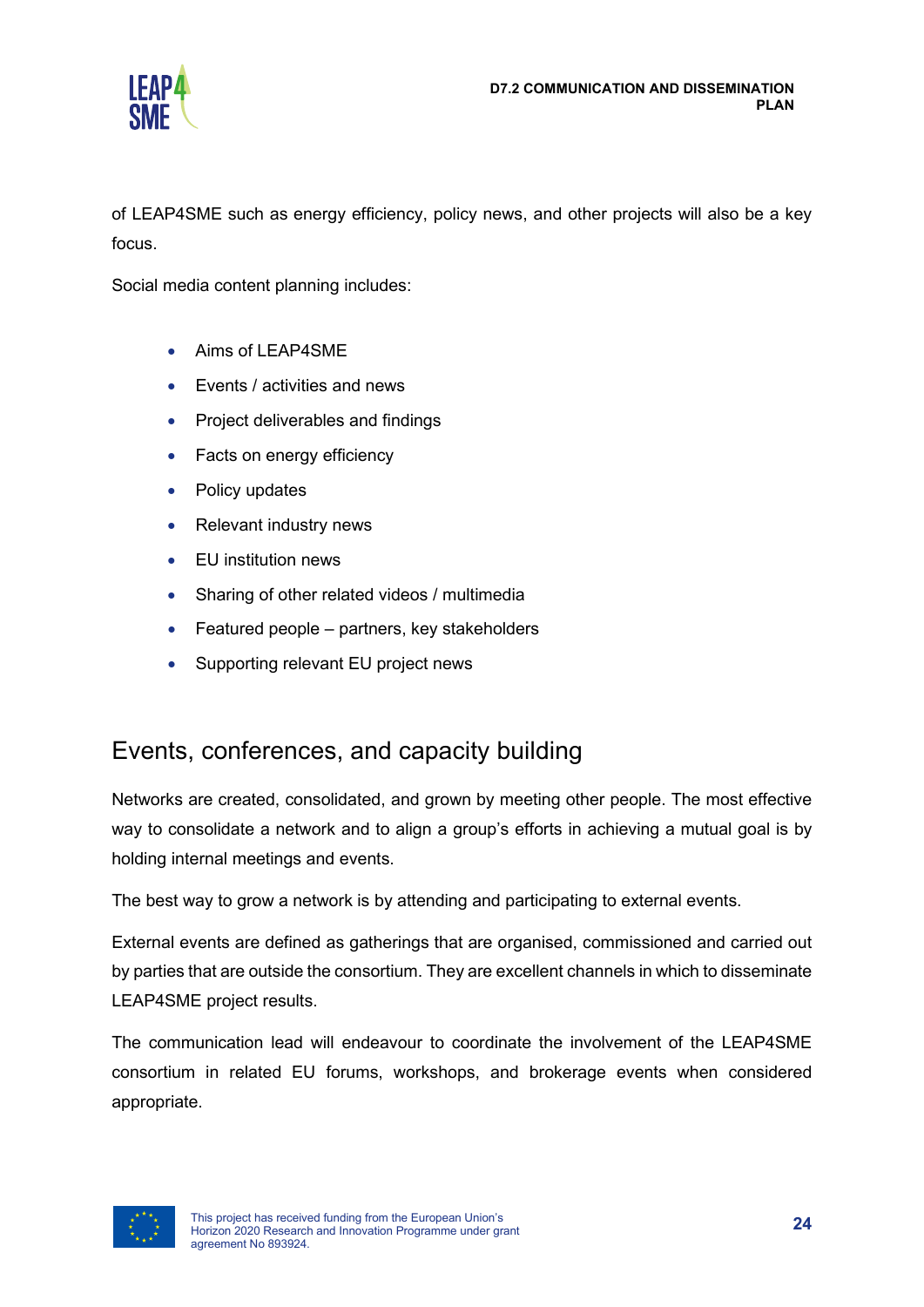

Internal events are defined as those that are organised by the coordinator and the respective working package leads when relevant to advance the implementation of the project goals. For example, a Steering Committee meeting or peer learning workshop are internal events for giving direction, making decisions for a project, or yielding feedback and input on project outcomes. Internal events are also those that are organised by a consortium partner but not necessarily exclusively about the project. This second type of internal event needs to be communicated by the respective communication ambassador to the communication package lead to promote via the project channels and vice versa.

A bridge between external and internal events, the capacity building and training events organised within WP5 are imperative for exploiting outcomes of LEAP4SME and the developed materials will serve as resources for the stakeholders targeted. To this aim, the *Capacity Building and Dissemination board* will be integral to see the synergies between CRES, REVOLVE, and ENEA in coordinating these event to ensure that stakeholders are effectively engaged.

Finally, the LEAP4SME final conference will be an international, one day event involving 150 participants to present the LEAP4SME project outcomes, lessons learned, to promote policy recommendations. This final event is planned to be addressed to all main stakeholders of the project, including energy agencies, energy auditors, SMEs, etc. It will also be livestreamed over the internet allowing remote attendance and interaction.

## <span id="page-25-0"></span>Common dissemination and collaboration with related EUprojects and initiatives

Collaboration and common dissemination of EU-projects is essential to maximise the outreach of the project. The LEAP4SME consortium is committed to capitalising on the results of previous relevant EU-funded projects (i.e. ENSPOL, ODYSSEE-MURE, EPATEE).

Furthermore, initiatives such as the Energy Efficiency Financial Institutions Group (EEFIG) and its related Sustainable Energy Investment Forums will also be a means through with LEAP4SME dissemination can be achieved.

Specific to Task 1.4, ENEA will lead, with the support of REVOLVE, LEAP4SME's participation to EASME activities to increase synergies with H2020 and other EC supported actions.

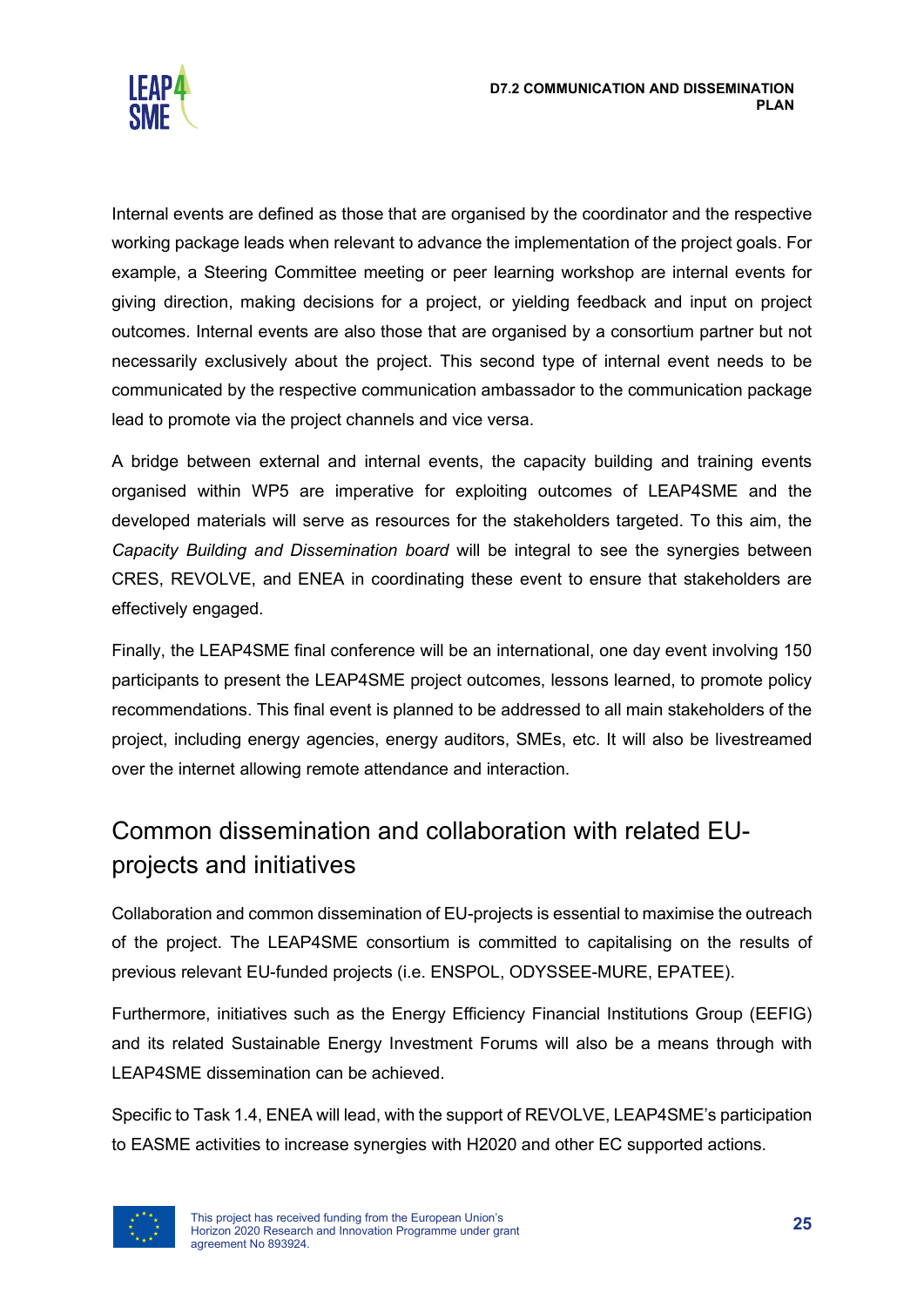

During the project's kick-off, ENEA identified 66 relevant projects for LEAP4SME under various funding programmes (including Interreg Europe, Intelligent Energy Europe, H2020, and others), 29 projects of which are ongoing heading into 2021.

To get the most from the results of other projects and to refine the approach for a possible project collaboration, LEAP4SME will focus on the below targeted projects within the call of LC0SC3-EE-8-2018-2019:

| <b>PROJECTS</b>                        | <b>COORDINATOR</b>                   |
|----------------------------------------|--------------------------------------|
| GEAR@SME - GENERATE ENERGY             | NEDERLANDSE ORGANISATIE VOOR         |
| EFFICIENT ACTING AND RESULTS AT        | <b>TOEGEPAST</b>                     |
| <b>SMALL &amp; MEDIUM ENTERPRISES</b>  | <b>NATUURWETENSCHAPPELIJK</b>        |
|                                        | <b>ONDERZOEK TNO</b>                 |
| DEESME - DEVELOPING NATIONAL           | INSTITUTE FOR EUROPEAN ENERGY        |
| SCHEMES FOR ENERGY EFFICIENCY IN       | AND CLIMATE POLICY STICHTING         |
| <b>SMES</b>                            |                                      |
| SMEmPower Efficiency - A HOLISTIC      | ARISTOTELIO<br><b>PANEPISTIMIO</b>   |
| <b>FRAMEWORK FOR EMPOWERING SME's</b>  | <b>THESSALONIKIS</b>                 |
| CAPACITY TO INCREASE THEIR ENERGY      |                                      |
| <b>EFFICIENCY</b>                      |                                      |
| INNOVEAS - INNOVATING THE UPTAKE       | ISTITUTO PER L'<br><b>ISTRUZIONE</b> |
| OF ENERGY AUDITING SCHEMES FOR         | PROFESSIONALE DEI LAVORATORI EDILI   |
| <b>SMEs</b>                            | <b>DELLA PROVINCIA DI BOLOGNA</b>    |
| ICCEE - IMPROVING COLD<br><b>CHAIN</b> | UNIVERSITA DEGLI STUDI DI BRESCIA    |
| <b>ENERGY EFFICIENCY</b>               |                                      |
| PROGRAM FOR<br>SPEEDIER - SME          | UNIVERSITY COLLEGE CORK - NATIONAL   |
| ENERGY EFFICIENCY<br><b>THROUGH</b>    | UNIVERSITY OF IRELAND, CORK          |
| DELIVERY AND IMPLEMENTATION OF         |                                      |
| <b>ENERGY AUDITS</b>                   |                                      |

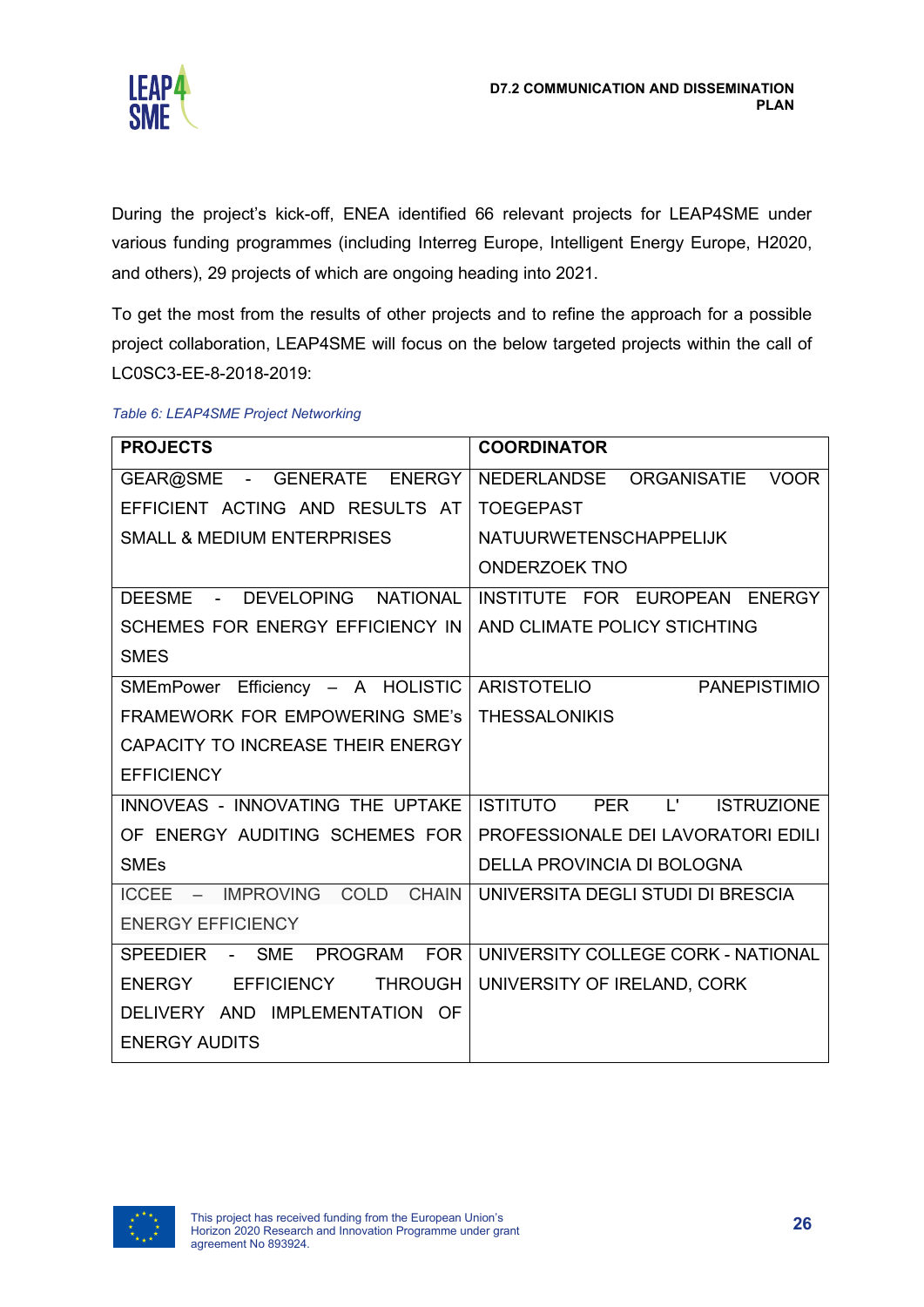

| E2DRIVER - TRAINING ON ENERGY FUNDACION CIRCE CENTRO    | DE.                                                          |
|---------------------------------------------------------|--------------------------------------------------------------|
|                                                         | AUDITS AS AN ENERGY EFFICIENCY   INVESTIGACION DE RECURSOS Y |
| DRIVER FOR THE AUTOMOTIVE SECTOR   CONSUMOS ENERGETICOS |                                                              |
|                                                         |                                                              |

## <span id="page-27-0"></span>Internal Communication

Internal communication is key to an efficient and smooth execution of the project whilst maximising the results. Internal communication tools are the ambassador concept, a common platform, regular newsletter updates and regular call with the communication package lead.

The communication package lead recommends and requests that each respective partner from the consortium assign a 'communication ambassador' to coordinate both internal and external communication needs and targets to maximise the impact and effectiveness of the project goals. Ambassadors play a vital role in making the project a success because they have the power to put the multiplier effect into practice, creating a cluster-and-ripple impact that can have bring great visibility, traction and outreach to the project depending on the size of the partner's network.

Internal Communication includes regular calls with the communication package lead to better understand how the communication partner can reinforce and add value to the respective needs of the given partner. This can be in the form of providing graphic support for developing visuals that may accompany a presentation, for example, or in a more advanced fashion could be the data visualisation of technical information or the rendering of complex information into infographics or other communications.

Internal communication can also take the form of acquiring information from partners about their respective internal and external events to communicate properly around their priorities. This can include contacting events to place the project on a panel at a conference when the theme is relevant and related to advancing the goals of the project. This content-driven form of marketing can also be used for elaborating on an editorial series with the partners to place content with media outlets.

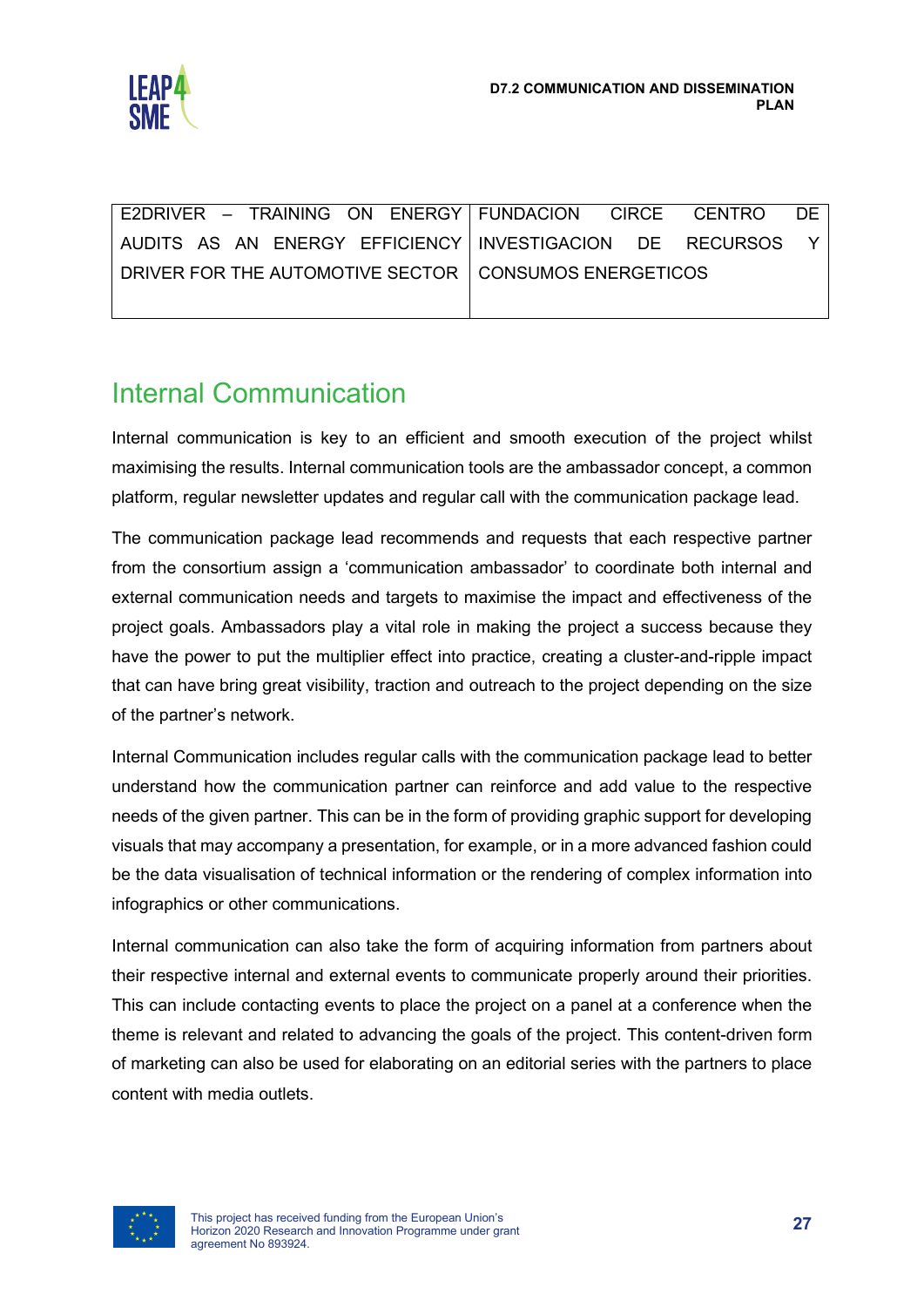

# <span id="page-28-0"></span>**References**

*Communicating research for evidence-based policymaking. A practical guide for researchers in socio-economic sciences and humanities*. European Commission, 2011.

*Communicating EU Research & Innovation: A guide for project participants*. European Commission, 2012.

Mendelow's Power-interest grid. Aubrey L. Mendelow, Kent State University, Ohio 1991.

*English Style Guide: A handbook for authors and translators in the European Commission.*  European Commission, 2016.

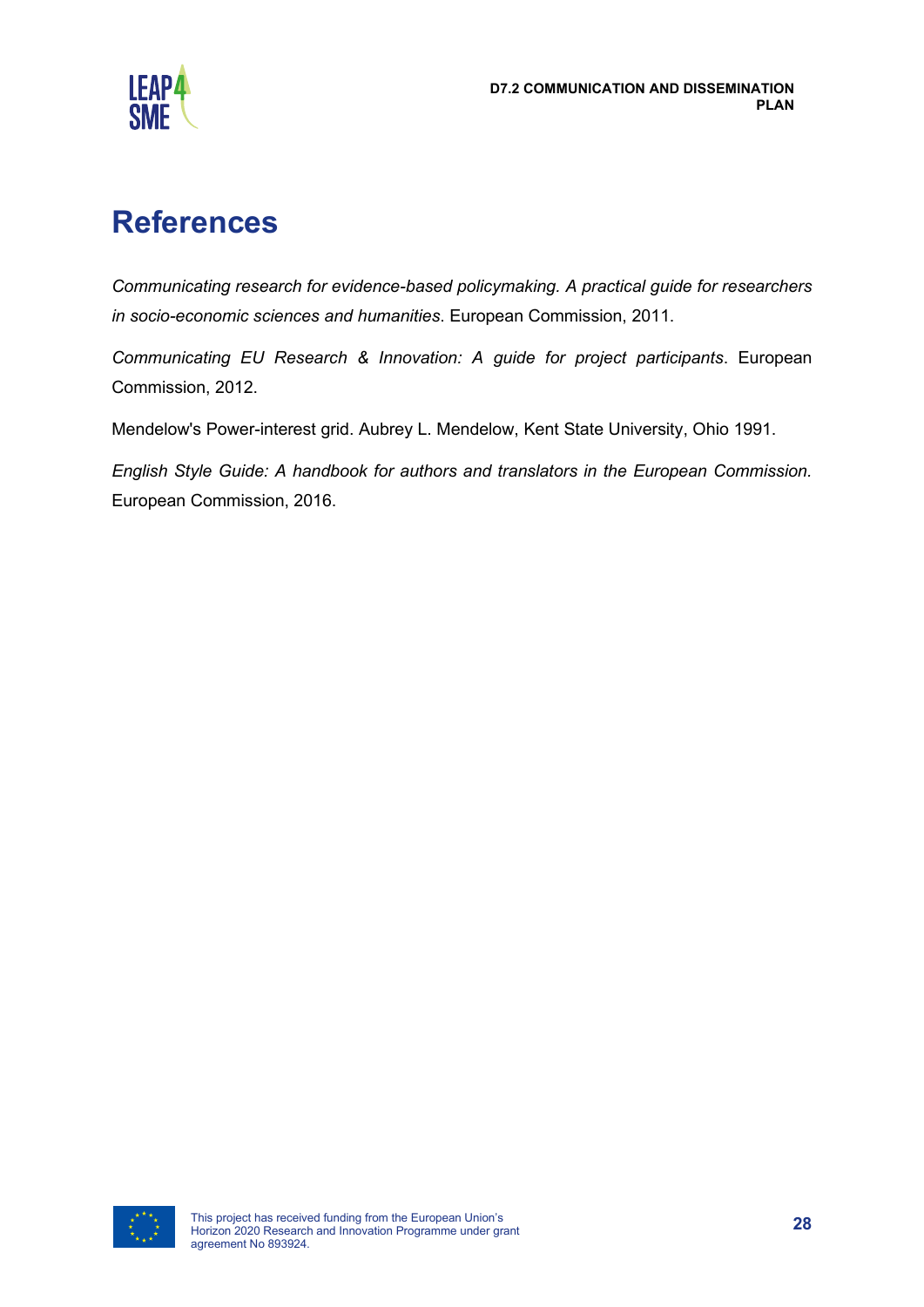

**D7.2 COMMUNICATION AND DISSEMINATION PLAN**

# <span id="page-29-0"></span>**Annex**

LEAP4SME Dashboard